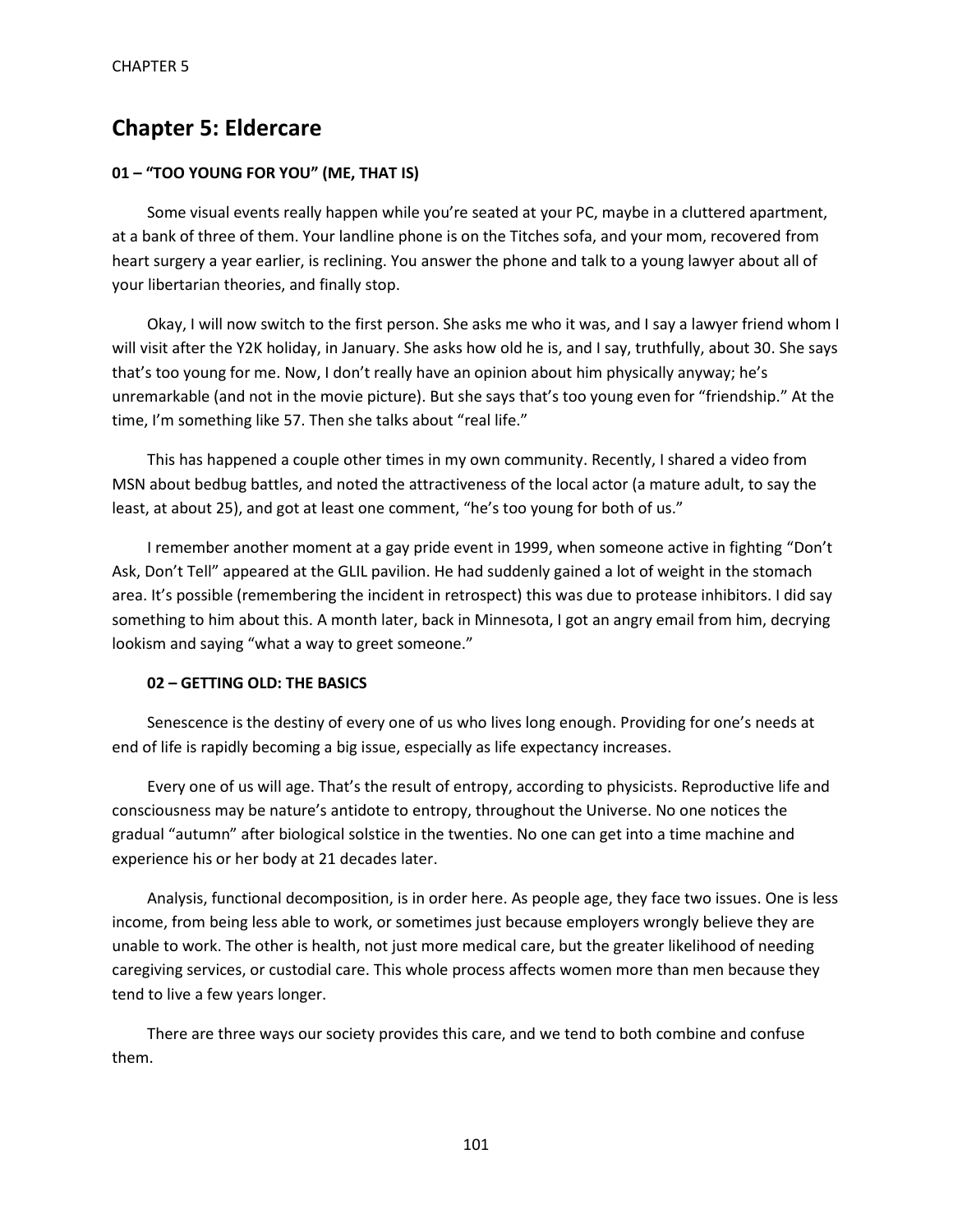One is that people save for their own retirement (maybe including a spouse's). That can include payments of pensions or annuities, or simply accumulating enough savings to earn investment income. That's the mechanism that libertarians like. But the actuarial models for sustaining the (private, "Wall Street") investments that support pensions, especially for public employees, have come under criticism and need real reform, particularly to take into account changing demographics, as we will see.

A second is that younger or extended family members support them and take care of them, physically and/or financially.

A third is that government safety nets take care of them.

The Religious Right is sometimes critical of the idea of the safety net, saying that it lets adult children off the hook for remaining loyal not to just their parents but to their entire families. But the notion is deceptive, because what seems like a safety net is partly really individual savings.

Social Security retirement benefits by and large are related to the FICA taxes one (or one's spouse) paid, as if they were like "annuity premiums." (Actually, it's a "layered" formula with several "tiers.") It's true that because of longevity, fewer workers and the economy that the FICA taxes are no longer adequate to fund promised benefits forever. But private insurance companies providing life annuities and pension plans have the same problems.

Some of FICA is a "tax." For example, in the beginning, elders who had not contributed received benefits. If you don't have 40 covered quarters you get nothing for your "tax." And if the shortfall were met by increasing the wage base, it would become a "tax" to the extent that the extra taxes would not necessarily provide higher benefit levels for those who paid them. It also provides some disability preretirement insurance.

Since some of the Social Security Trust Fund has been spent on other government projects and covered with double-entry IOUs, it could be said that, if the country is really broke, some of the Social Security benefits even for current retirees (maybe up to a third) could be means tested and forfeited for those with enough other income or even assets.

If Social Security benefits were completely means tested, then FICA would also resemble a true tax.

There was a Supreme Court opinion way back in 1960, *Flemming v. Nestor*, which said that Social Security beneficiaries do not individually have a legal claim to future benefits based on the tax they paid, however FICA may look like an annuity premium. That means that Congress can take them away or means test them, possibly to get through a runaway financial crisis, or to deal with the "demographic winter" problem. As a purely legal note, it's important to note that the Treasury still may have to pay Social Security for what it has borrowed (that is, the Social Security Trust Fund is a "bond holder" and may have legal priority), so in practice there is less danger of sudden cutoff in a debt ceiling crisis than most liberals claim. There may exist questions about whether the Trust Fund has the same "standing" as an international creditor. Social Security still must always make payments then as Congress has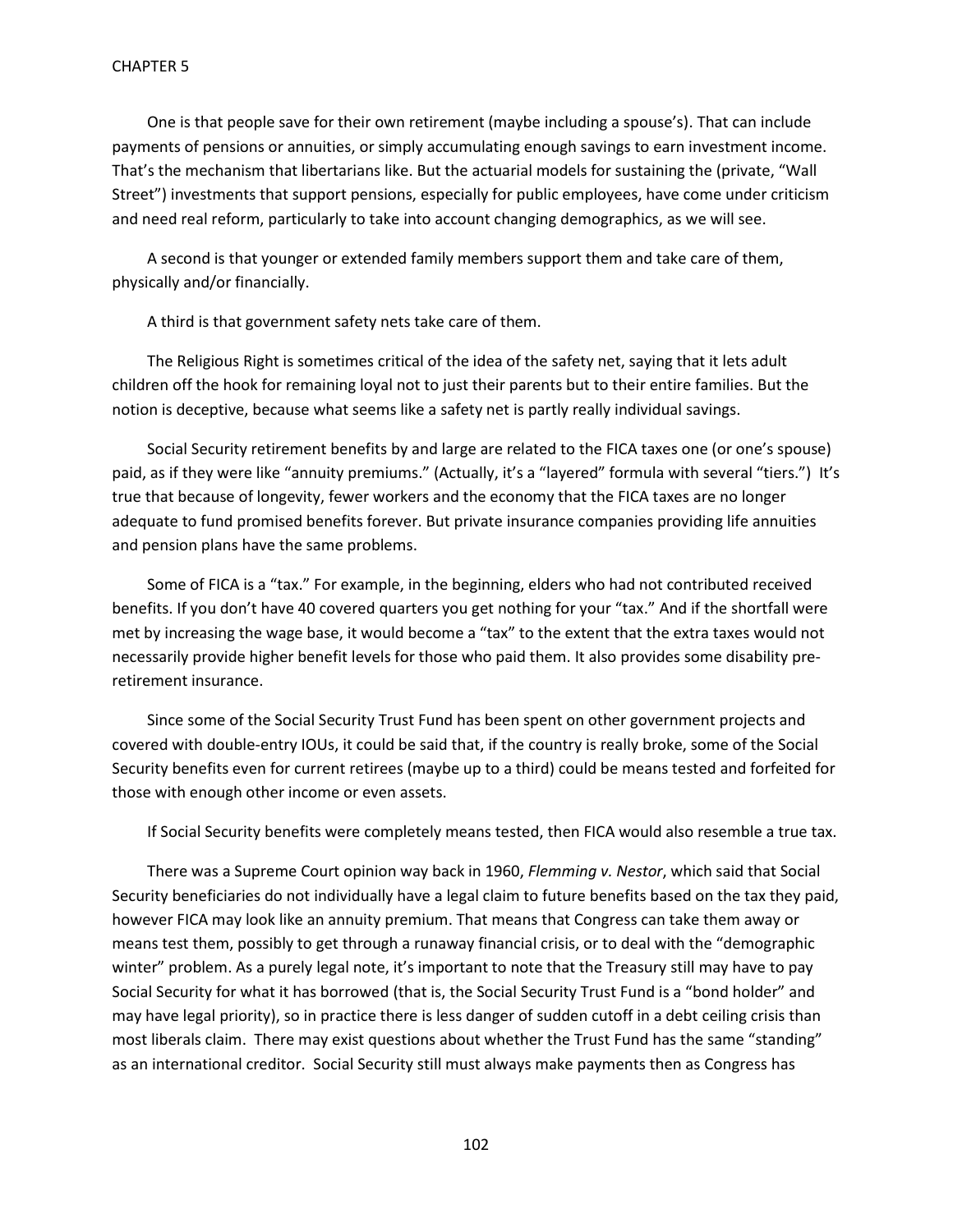previously directed. But Congress can make sudden changes and reduce or even eliminate benefits for some people.

Most politicians say that they will protect benefits "as is" for current retirees and are mainly concerned about providing a dependable, partially or totally privatized "ownership" scheme for younger workers. But a few say that there is no moral reason why even wealthy seniors today should continue collecting it, if the US is "broke" and borrowing up to 40% of its budget. This came up during the debt ceiling debate in 2011, when there was a real threat that the government would stop paying bills it already owed, including benefits to existing Social Security recipients. Some bloggers (including me) urged the government to publish exact numbers per beneficiary on what their FICA (and their employers' and spouses') contributions covered actuarially, and pay only that; others talked about lopping off the top "tiers" in the benefits formulas.

Some European countries (especially Sweden) have worked on converting their "social security" systems into "notional defined contribution" systems, where retirees do own their benefits but where they can be scaled back automatically as longevity increases. This idea could indeed "save Social Security" in the United States but it would come at the expense of the less well off.

And complicating all of this is that not only are employers pulling back on "defined benefit" pension plans (and sometimes failing to honor existing ones – with the worst cases including municipalities who had taken their workers out of the Social Security system altogether), but until a few years ago, they had counted on winnowing out workers in their 50s with "early retirement," not only encouraging a premature start of Social Security benefits, but also applying "Social Security offsets" against their own pension payments. There's still another mean wrinkle: Social Security applies "annual earnings limit" tests against early beneficiaries to make sure they have "really retired" – a nebulous idea at best. (If someone starts Social Security at age 62, he or she will lose out because of reduced benefits if the life span is 78 or longer.)

The discussion of Social Security prompts a mention of the debt ceiling crisis, which erupted in 2011 and threatened to do the same in early 2013. Actually, as I just noted, the immediate threat to current Social Security recipients is probably less than many doomsayers predict (including myself in the past). But the overall threat to economic stability and to assets is serious, maybe grave. Many people, for one reason or another, could get "stiffed" and have to turn to each other for support. There is an element of our governing culture (some radical House Republicans) that wants to see a "purification" or "revolution" that would throw people back into old established social structures (able to defend themselves and families with firearms in a survivalist culture). It's important here for another reason. One reviewer of my book *Do Ask, Do Tell* on Amazon was quite critical of claims by me that libertarianism "would advocate the use of the established political power structure to deconstruct itself," p. 325. Indeed, that seems to be what some people in Congress are trying to do with the debt ceiling matter. (That is, if you think of the Tea Party as "libertarian"-- or is it just super-partisan and quasi-faith-based, willing to drive debate into the world of K-street lobbyists as much as any political group?) Be careful what you wish for.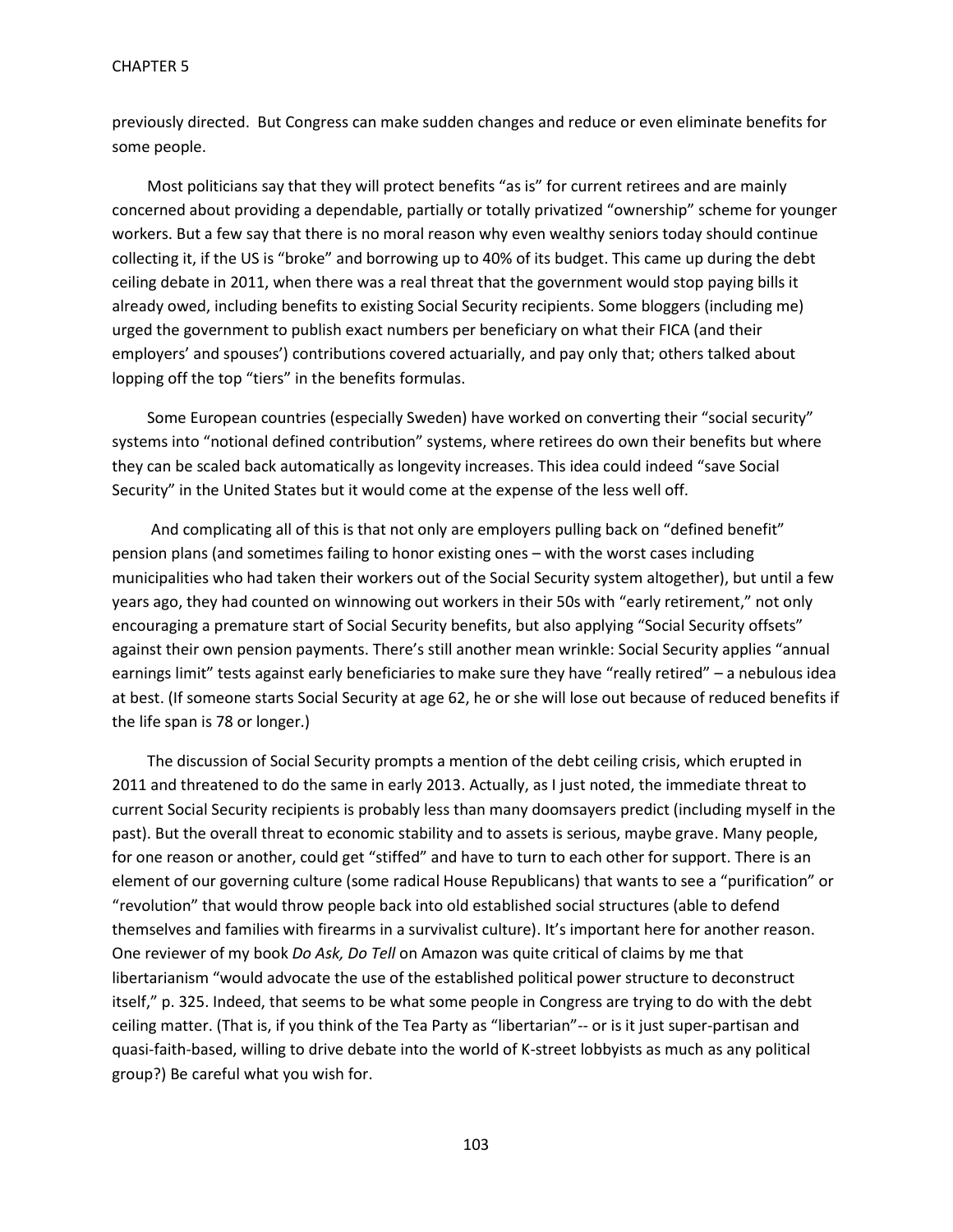There was a point early in the summer of 2011 when House Speaker John Boehner (and I believe U.S. Senator Rand Paul of Kentucky) suggested that "better off" seniors give up Social Security benefits immediately because "we don't have the money" (false). I did not think this was funny. Yes, one could make a case and say, well, if I had become a life insurance agent or tax preparer, I wouldn't "need" my benefit. I find it extremely offensive to "give up my life as I know it" (because of a "broken promise" for a life-long benefit I thought I had "paid for") to sell services that "take care of other people's families" when I didn't have one. I'm jumping ahead for a moment to record a knee jerk reaction.

There's not much question that a growing elderly population means that, by and large, adult children will have to take care of their parents (or sometimes other relatives) to the extent that parents don't take care of themselves, and to the extent that the safety net falls short. And, yes, as adults live longer, their adult kids will have more "burden" to support, and in middle and upper classes there are also fewer adult children to help support their parents.

So much for retirement income. Let's move to medical costs. Again, the debt ceiling debate could force sudden changes, maybe.

Medicare is also partly funded by collected "Medicare taxes" so in some sense it really does mimic a "health savings account." (Some claim that only about 25% of Part B benefits are paid for previously by recipients, the new Part D, even with the doughnut hole, is even less "personally" funded. Medicare is much less "self-funded" than is Social Security.) But the real problems with runaway Medicare costs have to do with economic mechanisms. There needs to be completely automated record keeping and prescription information (doctors shouldn't have to request paper records and lists of meds from family members; HIPAA could take care of this). There needs to be tort reform and the end of gratuitous tests. There need to be age and circumstance-related guidelines as to end-of-life care.

Still, the controversial problem comes down, as already suggested, to the obligation that adult children have to care for their parents.

That issue is generally first seen in terms of providing custodial care at the end of life. Medicare generally does not pay for custodial care (except for a little bit of hospice); it only pays for skilled nursing care, where the patient is expected to get better. So patients are left with self-pay (from savings), or long-term care insurance (which can be difficult to claim), or, after spending down assets (or if the individual has no assets), state Medicaid (which has federal participation). And the federal government and states have strict "look back period" rules regarding giving away assets to heirs "viatically" in order to qualify for Medicaid. It is true that some states have experimented with "partnership" LTC plans to relieve some of the giveback rules.

The Obama administration maintains that the Patient Protection and Affordable Care Act of 2010 ("Obamacare"), for all its controversy (contributing to the 2013 debt ceiling cliffhanger) and initial difficulties at implementation, will strengthen Medicare and care for seniors as well as for the general population. This is an evolving issue. In any case, it seems to do little or nothing about custodial care.

## **03 - FILIAL RESPONSIBILITY**

104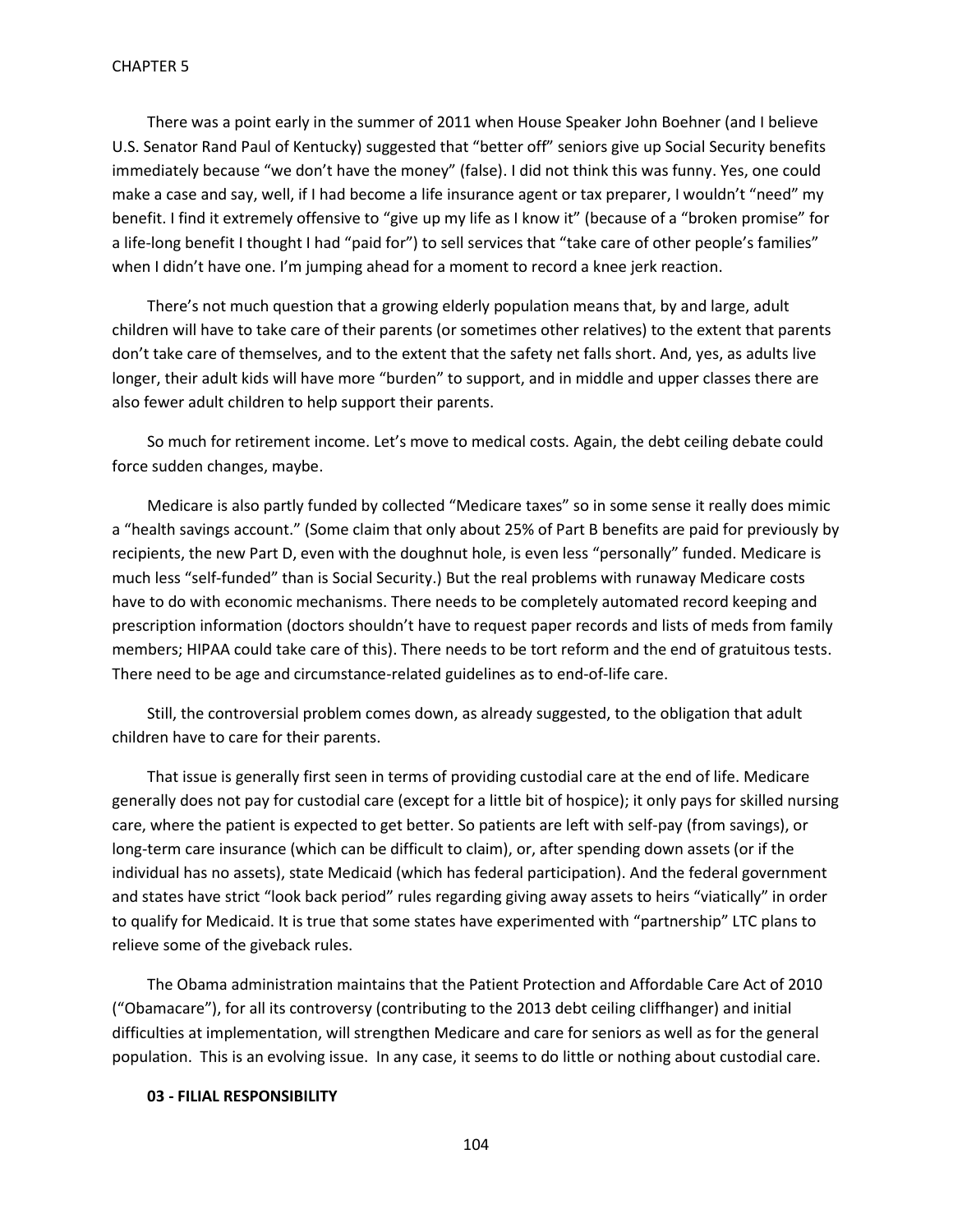But there are more sinister problems. First, up to 28 states have "**filial responsibility laws**." These allow states to go after adult children to force them to support indigent parents (presumably not ever in a position to give away assets at all), and sometimes siblings or even grandparents (assuming they are still indigent if receiving Social Security). In some cases, these can be interpreted as allowing states to go after adult children for Medicaid nursing home bills, if the state determines that there are adult children able to pay. Laws give judges discretion in deciding which among adult children should pay, but the childless could obviously be targeted. As states become more stressed to balance their budgets by recession, some may be more inclined to enforce them. Some states have time limits (5 years in Virginia), and Pennsylvania recently (in 2005) took the provocative step of moving filial responsibility from the welfare code to the family code. Virginia's law (20-88) has this link[: http://leg1.state.va.us/cgi](http://leg1.state.va.us/cgi-bin/legp504.exe?000+cod+20-88)[bin/legp504.exe?000+cod+20-88.](http://leg1.state.va.us/cgi-bin/legp504.exe?000+cod+20-88)

These laws have been enforced so far in at most scattered fashion. But there was a complicated case (of John Pittas) in Pennsylvania, reported in the media (to the press establishment's shock) in May 2012. I had never heard a reporter mention the term "filial responsibility law" on the airwaves until it (on CNN) woke me up in a remote High Sierra California motel room one morning just as I turned the TV on, well before breakfast. The question can certainly challenge modern perceptions of "family responsibility" (like in the 1998 movie *One True Thing*) and turn them upside-down. In the soap opera *Days of our Lives*, in 2012, the gay college-age character Will Horton got a female character pregnant to prove to his father that he is "a man." Now he faces responsibility to raise the baby (which could derail college). But my point is he could face responsibility for his parents anyway. He could be "better off" with children after all.

The methods of delivery of care lead us into sensitive territory. Everyone dreads nursing homes, but better assisted living centers offer much more privacy and varied activities. A really good concept is the CCRC, or continuing care retirement community, where the senior buys a condo or pays an entrance fee and lives independently until he or she needs assisted living. The individual is then able to move into an assisted living facility within the same community.

But social workers are increasingly encouraging keeping seniors at home and bringing services to them. A whole industry of home health care has developed, which is more expensive than either nursing homes or assisted living, if at a strictly hourly rate for 24 x 7 (except for the "live in" exception).

What is controversial is the extent to which adult children give unpaid care themselves, giving up their own jobs or lives to take over responsibility that they sometimes rightly feel was "dumped into their laps," especially if the parents cannot afford to hire care (filial responsibility) on their own, or resist care from outside the family, which often happens in practice.

It's interesting to recall how this was handled a couple generations ago. Until the 1950s and 190s, at least, unmarried adults (especially women) tended to "stay home" and be "chosen" to look after their folks, all relatives. On the other hand, most of the time, when old people got very sick, they didn't live long. Not much could be done, so periods of intense caregiving were often short. Sometimes unmarried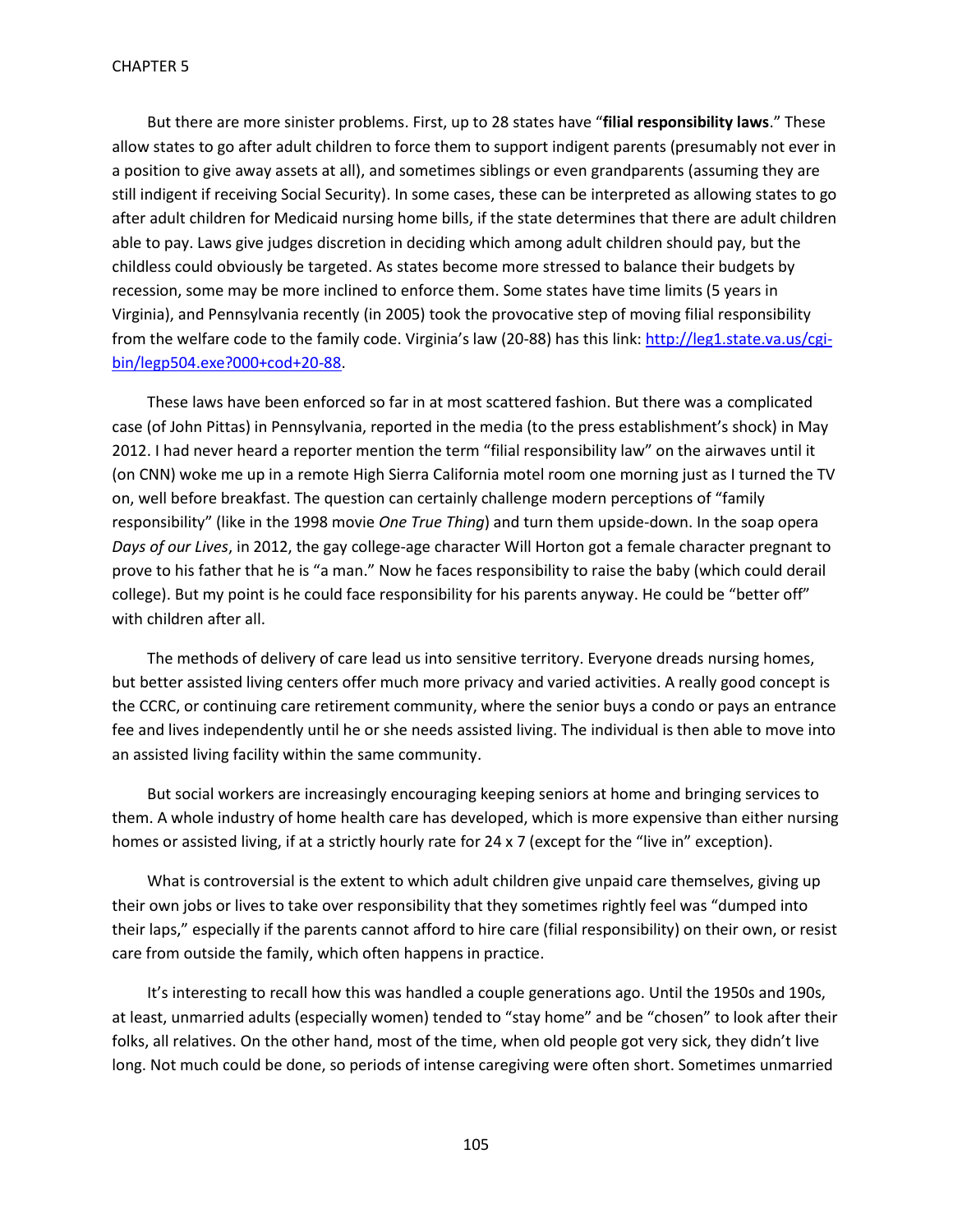adults inherited more for taking care of their parents, and the funds tended to go toward taking care of them.

A modern individualist would say that's a "**family slave**" situation and view this as second-class citizenship or station in life. But filial responsibility can be particularly challenging for an adult (especially a male) who did not have his own family.

Typically, the law requires that the adult child make sure that the adult parent is adequately cared for and not neglected. If the parent has adequate savings or insurance, then of course this may be used; so it's not the same thing as being responsible for a financially dependent minor child. Although, some people are saying that people with Alzheimer's disease or even purely vascular dementia often act like "children," forcing adult children to parent their parents – a notion I find offensive.

Frequently, the adult child arranges with an elder attorney to get various powers of attorney to manage the parent's affairs. It may be advisable to build a living trust. In some states, forms of conservatorship or guardianship are possible, but typically are not done. The adult child may have considerable legal authority under the POA, which raises a question in reverse. The parent is in a position of being told what to do for his or her own good and losing independence, but the adult child and other caregivers may be stricter than necessary because of fear or legal liability. It shows how easy it is to lose one's independence because of medical or cognition problems and how these problems are seen as potentially affecting others.

The adult child also can be exposed to risks and perils due to uncertainty about how sensitive matters are perceived. Anyone suspecting him of abusing his POA, or neglect or of financial comingling can bring in Adult Protective Services in their locality or state. Some states actually publish guidelines that view "lack of affection" (or loss of it) as "abusive"! Generally, the adult child must not behave in a manner that could interfere with the care provided by others hired to actually do it. For example, now the adult child cannot jeopardize the reputations of other caregivers online, or even leave the impression that he might do so in the future, or a hostile workplace situation could emerge.

That can be tricky, because caregiving experience triggers so many complex and varied emotions. That's particularly the case if the adult child lives in the same residence as the parent but needs to bring in home health care anyway. (It's a little less tense if the adult child owns the house rather than the parent, and having his own marriage or relationship can work both ways; but gay couples have taken care of a parent successfully in their homes). One problem will occur if the adult child resists showing affection or allowing the parent to "depend" on him (or her) "physically." The hired caregivers might feel slighted or that such work is "beneath" the adult child, triggering old-fashioned social tensions. The adult child may (as in my case) say that he doesn't want to allow a non-intact parent to monopolize him if he doesn't have an adult relationship of his own; he may resist being drawn into the world of "protecting" others through social posturing when he was humiliated by the competitive parameters of the straight world earlier in life; he may resent that a parent becomes assigned to him as his "purpose in life" because he had failed competitively earlier. But if a hired caregiver heard this explanation, it could come across as contempt.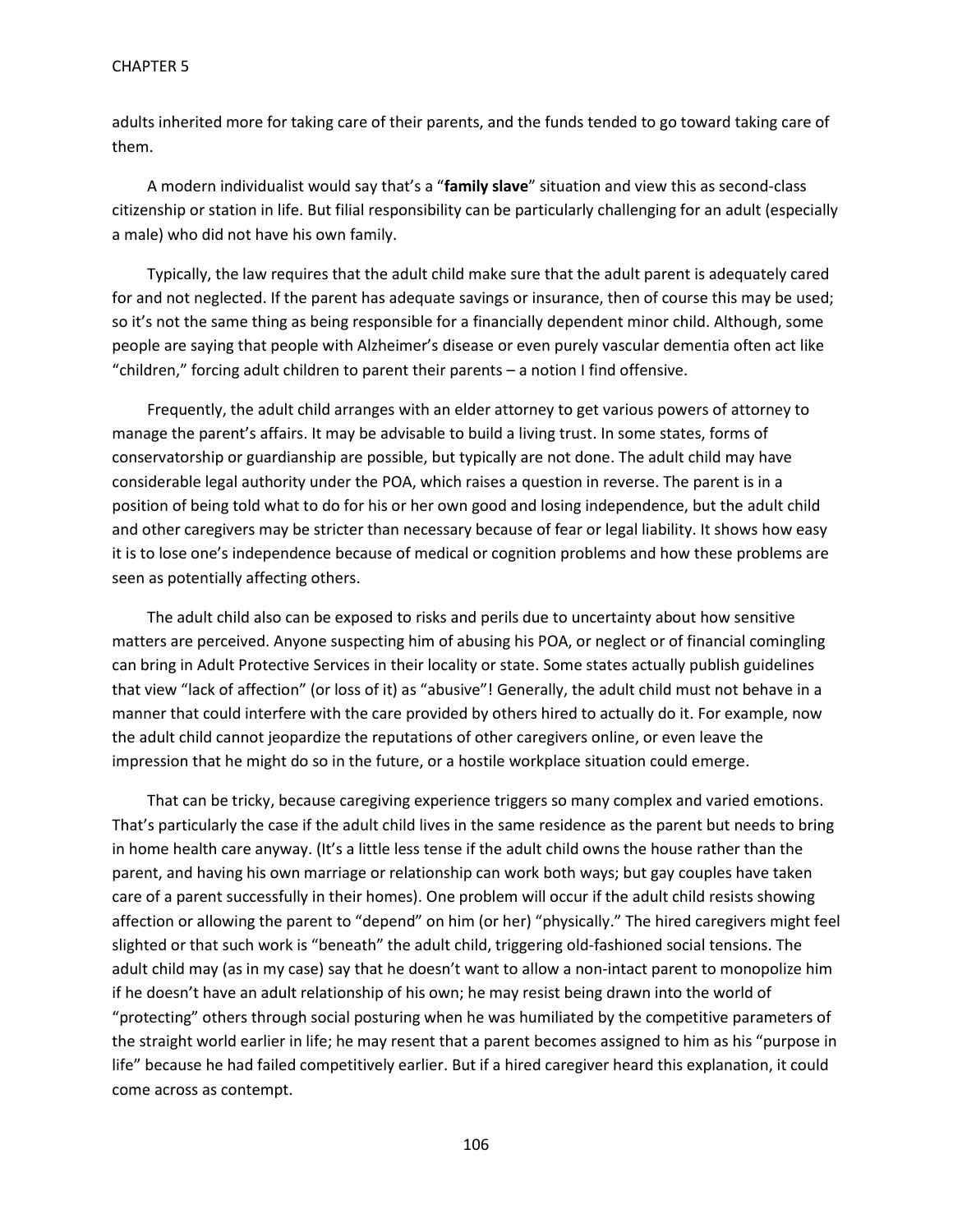In fact, the experience of medicine and eldercare in the past 15 years is that the effort to give quality care (which is very labor intensive) pays off in considerably longer lifespans, so in an economic and ethical sense, it is creating real issues. Seniors with moderate dementia and circulatory disability may need continual prompting and cuing for nutrition and hygiene. They are more likely to do what is "right" if they believe that the caregivers really love them and "join in" with them at their level of reality rather than that "objective reality" of the family caregiver. (Psychologists call this "forced intimacy" and it always poses ethical problems.) So the adult child, particularly if monopolized away from his own life, is in a position of losing sovereignty himself over his own right to consent to those with whom he will share emotion and intimacy, long considered a basic right in the modern world (but not necessarily before).

The entire caregiving industry is stretched by the explosion of need, but most of all home health, where there are still some battles going on about overtime and where in the future requirements for health coverage will become an issue. (The Supreme Court made an important ruling in 2007 that maintained the exemption for normal overtime rules for live-ins and certain independent contractors.) The heavy employment of immigrants in these positions is likely to add to pressure on families to care for their own (and play into the political debate on immigration).

Because of longevity, **smaller** families face the prospect of having to provide personal care for disabled elders for long periods of a decade or more, and this circumstance will occur much more frequently than in the past. This is not about lack of love or cowardice; it is about wanting to anticipate "involuntary" responsibility and plan ahead for it. We have gotten accustomed to thinking that "family responsibility" starts with conception, an act of choice; but in practice if often happens anyway. (How many people have raised siblings, or siblings' kids after a family tragedy – the *Raising Helen* scenario dramatized by Hollywood several times.) Family responsibility becomes something more fundamental, and may be demanded of any of us, just as military service used to be for men (and could still be again). It provides purpose and structure and reminds one of what it is like to be really needed.

All of this leads down into existential traps. I know about grace and forgiveness, and yet I perceive sacrifice as what the word means: for a foreseeable time period, it makes someone less, to meet someone else's needs, or to meet a larger community need. Sometimes it's fatal. Perhaps it's better if someone is gone forever, even in the hereafter, so people understand its potential finality – at least in the world we can access now. Perhaps terrorists want us to get that. But then, another question comes up, how "important" was that which I was asked to "give up"? If it's my self-created fame (which now becomes a liability or risk factor, as it could attract harm to the parent), one could say, why would anyone want to listen to me anyway until I had real "family responsibility." Why didn't I think enough of my biological essence to want to have kids, anyway? Shouldn't wealth and influence to go those who will take and measure up to the intergenerational risks?

The incidents involving "upward affiliation" that I started this chapter with (and covered in Chapter 2) become relevant. The most damning observation seems to be something like this: I had always assumed it was virtuous expressive behavior to identify good and "not so good." Now I understand "the knowledge of good and evil" problem. I have presumed that allowing someone "non intact" to depend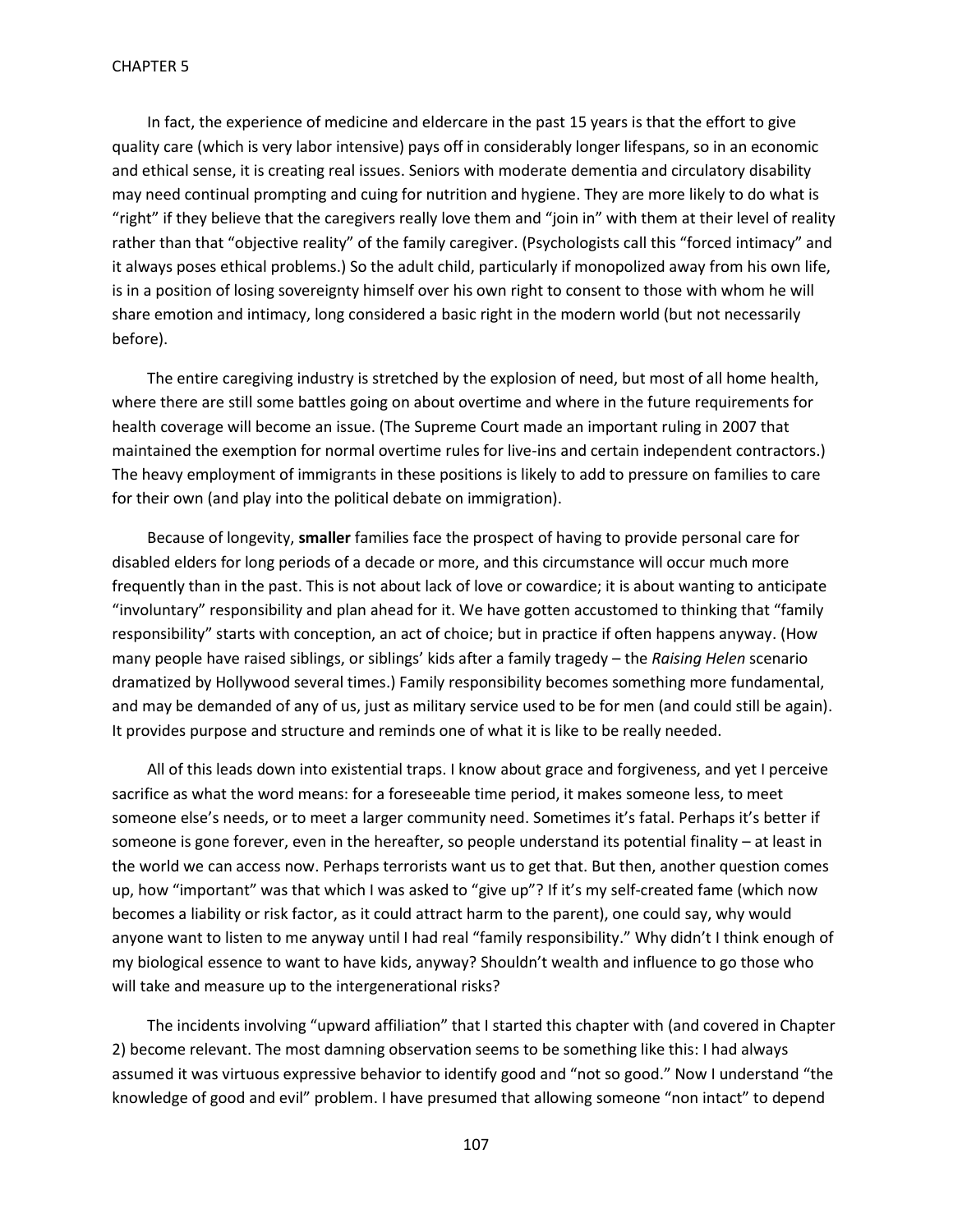on me doesn't represent an accomplishment, because it seems to be supporting "unworthiness." The job is all right, within limits, but the actual emotional bond is not. Yet, what good is one's work, broadcast to the world, if it doesn't help someone who really needs it?

This leads to one more step. I would feel an emotional bond for someone "dependent" only if I felt connected biologically and socially to something more important and permanent than me, as well as connected just through individual works or "projects."

## **04 - ODYSSEY INTO ELDERCARE STARTS ON THE WHITE PHONE**

The chronology of my mother's final years and of my journey – odyssey – into eldercare will certain help set up an understanding of how my views changed.

Go back to my father's final days. On the first Saturday of 1985, I had spent a day around Atlanta (on a long weekend from Dallas), and flown home. When Mother picked me up at (then) National Airport, she told me she had just taken him to the hospital coughing up blood.

My father had metastasized prostate cancer, and would pass away in just four weeks during the early hours of New Year's Day, 1986. The last time I saw him alive was in a hospital bed in Arlington, after a resident, having just poked through a wrist artery, had said, "you're blood gasses don't look too good." During the three weeks at home, I was told he stayed in my bedroom because the prostate cancer had caused reactivation of his latent boyhood tuberculosis (he had been born in 1903). My father was active and "productive" up to the last four weeks of his life, with dizziness the only warning. He had undergone surgery for an aortic aneurysm at age 74, and recovered quickly. He could not stand the idea of becoming dependent, despite his stable and well-tested marriage. He always did what he wanted, like me.

I went back to Dallas and work in a couple days, and scheduled a trip to come home for New Years, because I had a systems implementation New Year's Day. I got the call from Mother at 3 AM January 1, and came back Jan. 2 on a flight I had already reserved. I was back to work Jan. 6. (I actually still supported the implementation at work New Year's Day.) The memorial service and burial (and reception) all happened on a Sunday afternoon. At the reception, there was a sense of moving on. I even got a sympathy card from the young woman I had once dated before "coming out" a second time.

I had returned to the DC area by 1991, and lived in my own high-rise apartment, while Mother stayed in "The House" which became a Drogheda. Friday mornings I went over and left laundry, and had dinner there Friday nights after work, for about eight years. But in June 1991, while on a trip to see her sister Eppie in Oberlin, she fainted while getting out of bed and broke an ankle. She was 79 then. They put her in "special care" and found nothing specifically wrong. I drove the "tunnel highway" (the good old PA Turnpike, which has been losing its tunnels) out to Ohio and brought her back. Aunt Eppie came back and stayed and looked after her a couple weeks.

During the mid 1990s I had an indirect sneak preview of how (other people's) family responsibility can creep into your life. When I moved back to the DC area in 1988, I rented and then sold my condo in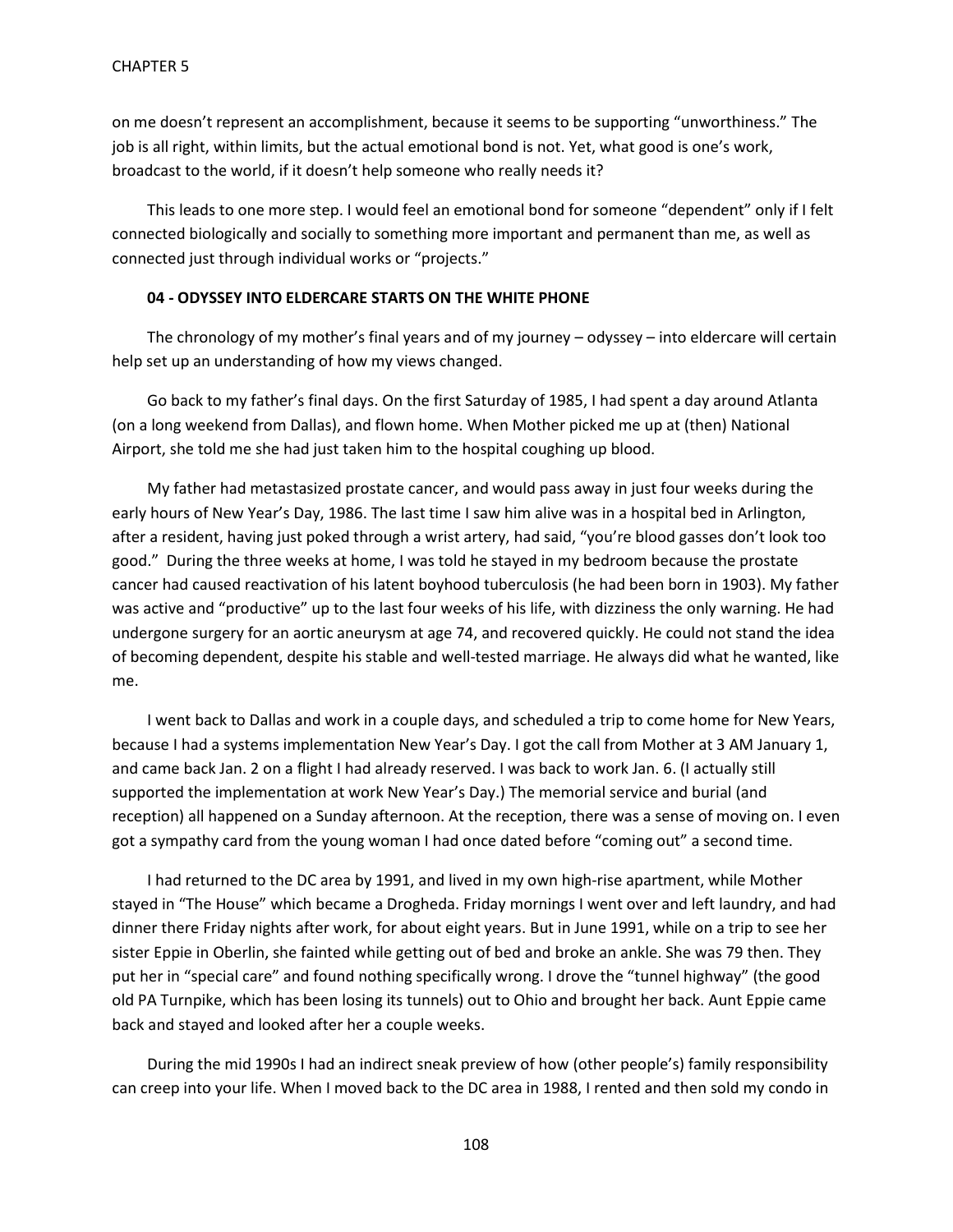Dallas to a woman under an unqualified FHA assumption, for some loss as the market had tanked then during the late '80s "oil bust" and savings and loan scandal. I had not realized or thought about the risk of doing this. The Tuesday after Christmas in 1994, I found a letter from the mortgage company in the bottom of my mailbox (the post office hadn't bothered to make me sign for it). During the week between Christmas and New Year's I found that lawyers can be busy. I made some of her payments, and then tried to foreclose, when she declared Chapter 13 bankruptcy. It turned out well, as by 1999 I had been paid back with interest. But this episode had given me fair warning as to how one can become responsible for "other people's problems."

All was well until a Friday afternoon in April 1996, when Mother broke her right hip on a fall on the front porch while cleaning kitchen windows. I had driven home to my apartment that lunch hour to tend to a matter related to my planned book, but I had not stopped by the house. She crawled to the bedroom and called for help. I got a call at work at 3:30 PM. I went to an SLDN reception that evening, seeing her before and after surgery. In the aftermath, she had some heart rhythm abnormalities, and an intern was concerned that I did not know her medical condition (as to possible recurrence of a 1980 breast cancer) better. A rumor that the fracture had been pathological turned out to be wrong.

Eppie came back again and stayed and Mother recovered quickly. In May 1997 (a year later), she had an artificial hip joint put in. She had some more heart symptoms after surgery, but these quickly resolved on their own. Maybe the doctors let her off the hook then, and me, too. This time we hired a live-in caregiver for about eight weeks while she healed. I remember that I had to co-sign the payment guarantee for the home health agency.

By July, Mother was almost healed, and I felt comfortable about my intended move to Minnesota after the publication of my book, to avoid the "conflict of interest."

In the fall of 1998, I started getting phone calls from her concerned about health. I would feel uneasy if I called and there was no answer. If I was on the road, I would check for messages on my machine from pay phones; I had just gotten a cell phone, but it was clunky and hard to use. Nevertheless, my life went on as normal (really, still one of its best periods, despite my own three-week interruption in January 1998 from my own accidental hip fracture, with a quick recovery and then the usual game playing by health insurance companies) until Sunday, February 28, 1999. I had called the house early Sunday evening and gotten no answer, and gone to a Libertarian Party event. When I got back, around 10:20 PM CST, I got a call from her friend Cecilia about a heart attack that evening. "You should know," she said.

Mother stayed in Arlington Hospital a few days and was treated with anticoagulants, and sent home. I came home for a week toward the end of March. I met her cardiologist. There didn't seem to be a lot to do other than for her to take "rat poison" to thin her blood. She would get herself to monthly blood tests to monitor that notorious INR level.

I made reservations for a trip to Europe toward the end of May. On Tuesday, May 5, I returned to my office desk from a class in object oriented-programming to see the "UFO" message light blinking red, and received another message from Cecilia that late the evening before, she had been taken to the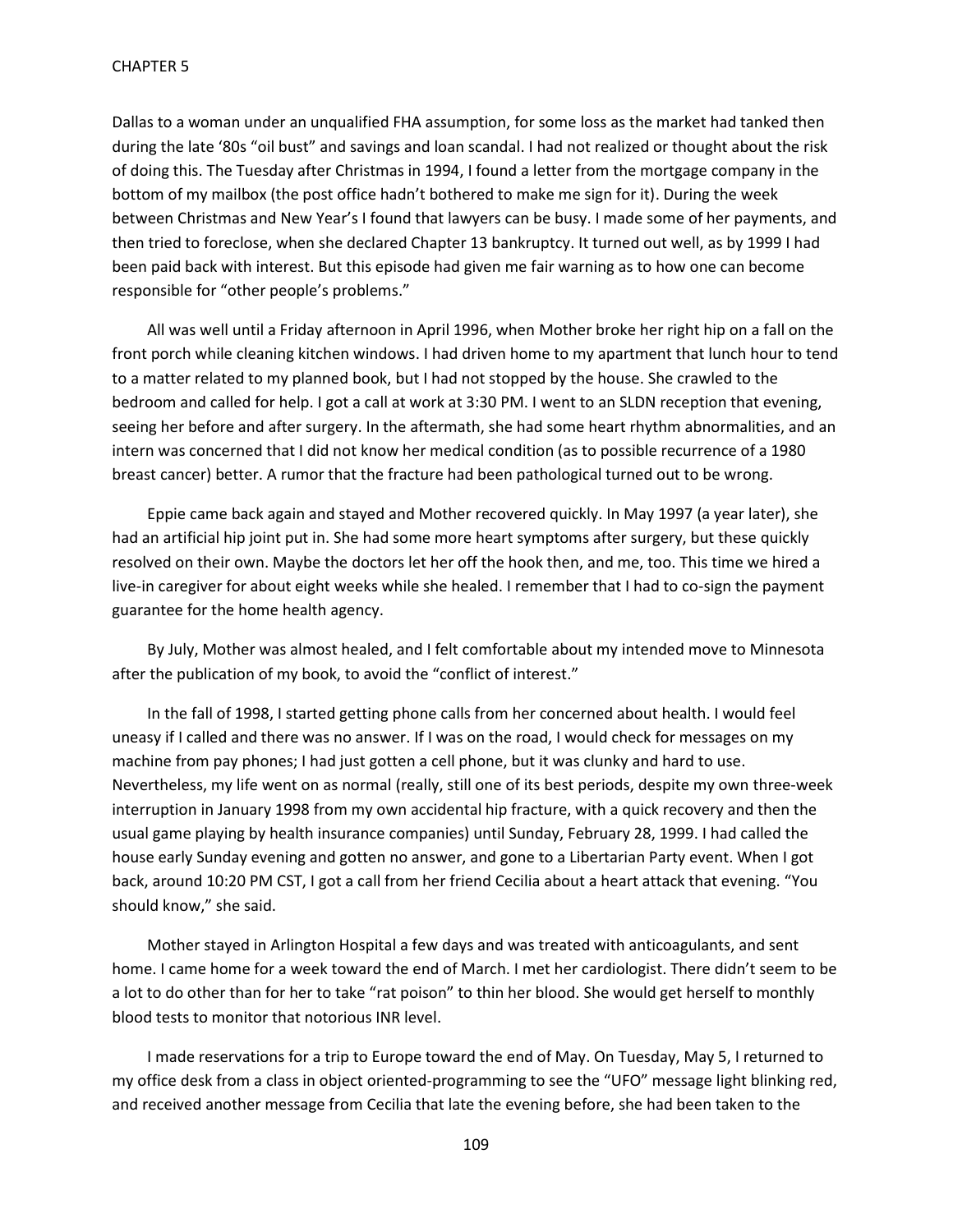hospital again after calling Cecilia and complaining about chest pains in bed. Cecilia had a key and went over there whenever Mother called.

I was in repeated phone calls with her cardiologist that week, who first just wanted to do an angioplasty to relieve severe angina; then they decided that her aorta was too stiff, and by Saturday had decided to do a triple bypass. The second-hand story is that they "ganged up" on her and confronted her on Saturday afternoon. At age 85, she was considered to have a 90% chance of survival. Monday morning, they got her up at 5 AM, cracked her open "like a lobster" by 7, and were done by noon. They said "take Sal Hepatica by 7, feel fine by 9"; my father believed that back in the 1950s.

I did not return for the surgery. I'll get back to that in a moment. On Monday, as I returned to my Minneapolis apartment during the lunch hour (it being only a Skyway day jaunt from the office) the white phone rang and it was indeed her surgeon, who informed me that the five-hour procedure had gone well; the only problem had been to clean up the excess bleeding. It's quite an experience for the patient: you're denied water for about 12 hours, and they get you up at 5 AM, shower you, and then knock you out. As I hinted already, I had one bout of surgery myself in early 1998, after a fall in a convenience store and a serious acetabular fracture. I recovered quickly and was back to work in three weeks; Mother did not come out to see me until I had recovered and thrown out the crutches.

In ICU after surgery Mother was, in fact, incoherent over the phone for a couple days, but on Saturday they suddenly sent her to a skilled nursing facility or SNF – "still" a nursing home.

The following Tuesday afternoon, I left Minneapolis on the Northwest-KLM "party plane" for Amsterdam, and did my prepaid nine-day trip. I was indeed distracted. In Bayeux, France, (probably in the museum with the Tapestry), I lost my rental car key and had to have the car replaced in Caen which in theory could have exposed me to liability for the car had anything happened. (Hotel keys in Europe are so big that they cause other keys to fall out of pockets.) I "met someone" in the Connection Disco in Berlin, with its downstairs exhibit making light of the Holocaust. I visited the site of Auschwitz in Krakow, Poland. I wandered the streets of Dresden. I did all of this in nine days.

Shortly after I got back, Mother was discharged from the nursing home, and I arranged 24-hour live-in care by phone. In about twelve weeks, she was well enough to be by herself again.

Now we come to the hard part. Why didn't I go back immediately? Let's say first, I did go back for about a week in early June, after Mother had returned home. And I did hear that she had been mistreated in the "skilled" nursing home. One night, a nurse's aide refused to help her go to the bathroom, after surgeon had ordered that she not get up on her own for some time until the sternal stapling healed. Fortunately, she wasn't injured. But Cecilia registered a vigorous complaint with the state ombudsman. I shudder to think of the complications had the surgical wound unraveled.

While I was home in June, I did get an earful of pressure (from a friend of Mother) to get my employer to transfer me back to Arlington. I did not give in to it. As explained in previous chapters, we had agreed I would not work in Arlington again over the "conflict of interest" problem over my public involvement and book on the "gays in the military" issue (discussed in Chapter 3). Moving back, in my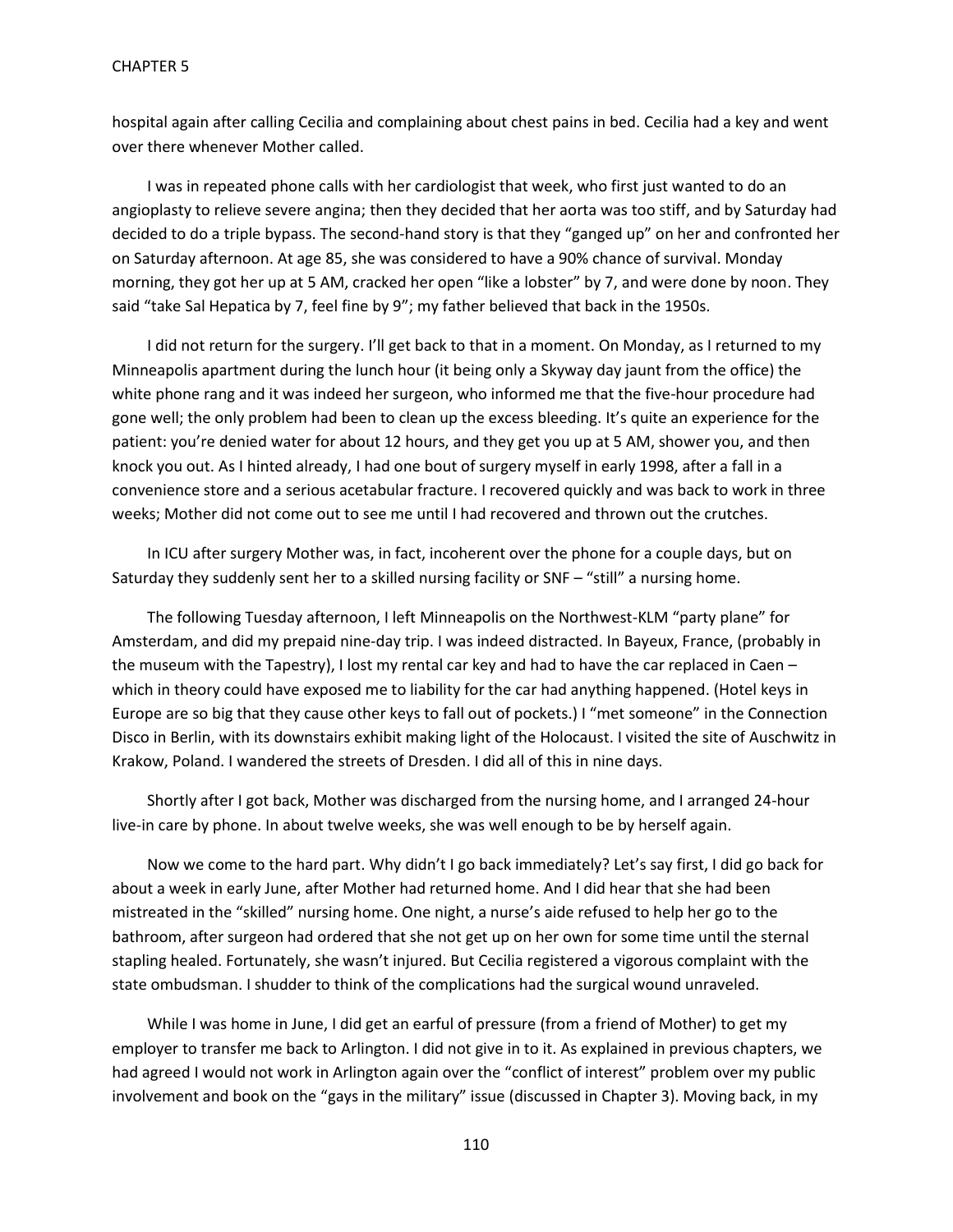case, meant "sacrifice," the loss of the job. I won't indulge in speculation as to whether I could have picked up a quick Y2K mainframe job, but having to stay home in Arlington would have been a big problem, as most of those jobs involved travel and living in corporate apartments. (You can certainly make a case that I should have "sacrificed" enough to use unpaid family leave, as mandated by the 1993 Family and Medical Leave Act [FMLA], as well as vacation, so that she could avoid any contact with nursing homes at all.) So here I was, facing a certain self-created irony, a personally dangerous situation that tracked back not only to the "don't ask, don't tell" problem itself but that reached back to earlier eras (when there was a mandatory draft), when gender nonconformity had been viewed just in "moral terms," as a way to evade shared responsibility and risk. And we could make a moral argument: I keep my life intact, whereas a "live-in" has no life of her own at all. She gets to live in a nice house for a while, as my mother once said. This was the best she could do; she can't run out into the street and scream "I'm free!" like a friend of mine does in a controversial video. Later, a family friend would refer to the live-in aide (pre 9/11) as "illegal," but I'm pretty sure that both of the live-ins we hired had green cards. In any case, it was the home health agencies who were probably legally accountable, although that's a tricky matter legally if the hiring family "suspects."

But, in this case, the old adage "it gets better" applied. By August, she was doing well, when I visited her again on a weekend trip that included a stop to look at West Virginia strip mining and mountaintop removal.

In fact, she flew to Minneapolis and spent two weeks in my one-bedroom apartment in downtown Minneapolis for Christmas and the Y2K New Year, when I did have to work. She slept on the living room couch. She was her old self. That's what led to the conversation that opens this chapter, about someone's being "too young for me" even at adult age 29.

When I was home in April 2000, I visited a Sunrise assisted living facility myself, to see if a placement like that was appropriate. At the time, a small two-bedroom apartment in one would have cost \$3600 a month. I didn't yet understand that other kinds of facilities, called CCRC's (like the Goodwin House), where you live independently as long as possible before using assisted living services, were a more appropriate idea to check out. Mother had actually looked at a pricey high-rise in Arlington called the Jefferson as early as 1991, shortly after recovering from her ankle fracture. Maybe she didn't go anywhere with it because I seemed to be so preoccupied with work and overtime.

Mother, well after open-heart surgery, even went on a cruise in early 2002, I think. But she was living alone in a big house with basement stairs and particularly steep attic stairs. Nevertheless, I decided to return to the DC area in late August 2003 and live with her after a lease ran out in Minnesota.

It may have been premature, as far as her needs went, to come back. She still did very well for at least four more years. During that time, there would be four hospitalizations for internal bleeding related to Coumadin. Nevertheless, the cardiologists, monitoring her for an official diagnosis of aortic stenosis (based on a shrinking "aperture measurement") and congestive heart failure, kept the medication the same. She took about eight pills and at the time was able to handle her own medication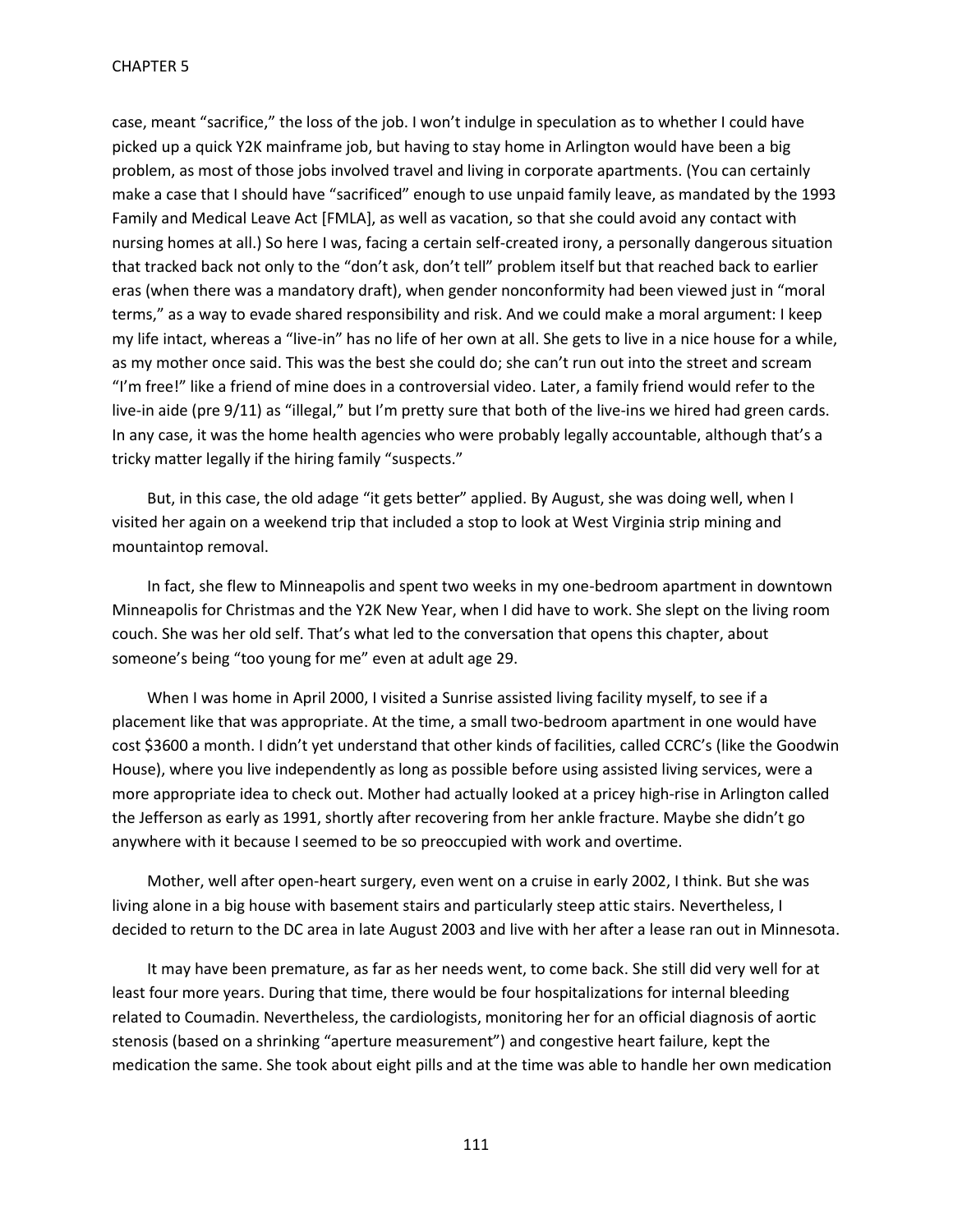(with pill boxes) and her own finances (although the latter was all strictly by hand, the old-fashioned way).

## **05 – PRODIGAL SON**

One could say there was a bit of a winding down in her life. After I came back, she would never be farther away from home than Ohio, where she went several times, to see Eppie, who eventually had to move into assisted living there. I usually drove her to BWI for Southwest Airlines, but in 2006 I drove her out, flew back, then returned to drive her home. She had a large old Chevrolet Celebrity, and I had my Escort.

It was apparent that there was some strain in our relationship. She really did live for "family" as a collective experience. It wasn't so much about my being gay (although as far back as 1990 she had once said she had hoped I would meet a "nice girl") as it was my separation from the fellowship of others, and the possibility that **my attention-getting could attract harm to others in the family or community**. Ostracism happened, in her experience, because a community or family was threatened with loss of sustenance. This belief is something she had been concerned about with respect to my 1997 book (a copy of which she had kept "hidden away" in a closet, as in Josh Groban's song). She once said that I wasn't careful about "my family," an irony indeed in my mind because I had not married or had children or done anything to form a new family limb that would be really "mine." Yet she really didn't understand that through the Internet and Web I was still getting public exposure (through search engines, especially, in the era that led into Facebook) that I could not have achieved in earlier days when people had to "compete" to "get published." She did not know how to use a home computer, and probably wasn't capable of learning at this point. I had a large Dell desktop and high speed Comcast in the basement – I paid for it, buying it right after I returned – and she really didn't get what was going on. Her concerns about family reputation came from old-fashioned notions. Before I went down to a gay rights dinner in Richmond in 2005 she worried about my appearing on television and asked if I would keep a "low profile." (Earlier she had said that I should never again mention "William and Mary"!) Nonsense, I was on the Web. The whole rest of my life was invested in my story (if I didn't want to become a huckster, which Mother really wouldn't have wanted if she had grasped all of this). Yet, in the post 9-11 world with the sudden "walking in" to family responsibility, and with a rising crime rate during the agonizing Bush years, I felt that the notion of "**protecting**" other people (from external "jealous hostility") in a family (or school, as in the subbing) had been "imposed" on me; I had never experienced it before. (One can ponder how this has escalated, as with the flash mob problems, including those in Britain recently.)

Mother was a finicky housekeeper (taking care of house didn't leave her time to "accomplish" other things in the sense that I am accustomed to thinking), spending hours on dusting and on caring for every square inch of the house, as if we could suddenly have to extend radical hospitality in an unforeseeable emergency. It was touch-and-go to keep her away from my stuff in the basement. Placement of old furniture from my apartment in my bedroom was an issue because she could trip over it – but why does she need to come into my room? See where this was headed? She was always asking about my whereabouts late at night (clubs, sometimes); in my 60s, I felt like a child and a bit of shame

112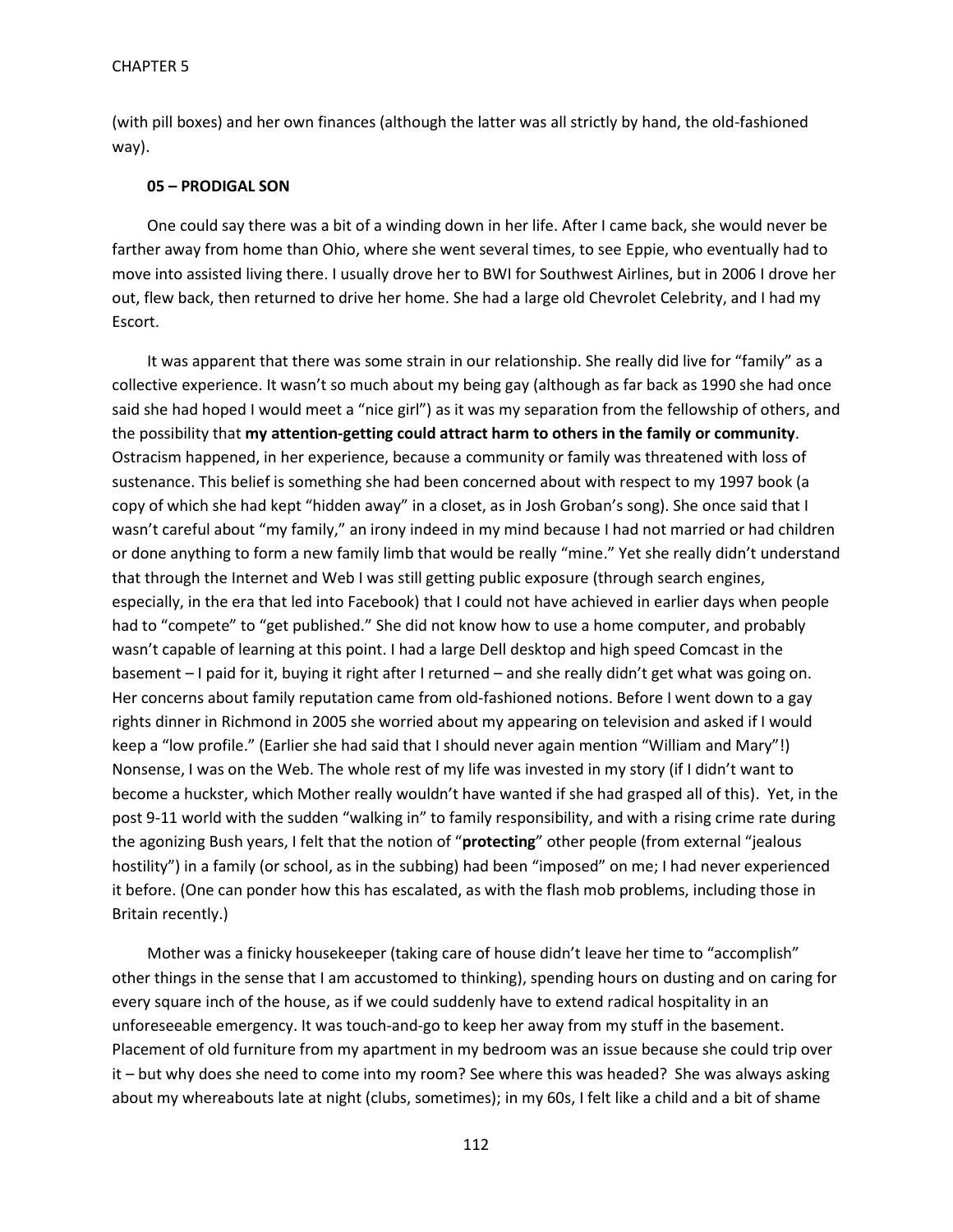about living with my mother. True, I had never paid rent since coming back, and that "Wesley Mooch" element was weighing on my thinking. I converted my IRA from my last job at ING to a faster kind that would allow me to simulate income, in case the attention I was getting from the Web forced me to get an apartment. As a result, I paid more taxes than I should have.

In the late summer of 2007, things started to change. She fell in a nearby parking lot while out shopping by herself. The medics let her drive home, and she started acting more dependent, as she felt weaker and had much more back pain after the fall. ("I'm down in the back.") But again, very slowly, she got better again. In retrospect, I think the fall could have been caused by a very small stroke.

For about 20 months or so, my own life receded more into twilight. I worked very little. I was "afraid" to leave her alone for periods of more than a few hours. A few years before, when I had been substitute teaching, she had not been very concerned about my comings and goings, but now she often complained about my "staying out late" some weekend nights (yes, the discos). Before, I had often left in the late afternoon on a weekend for a movie and full night out, and now I waited until about 9:30 so as not to leave her alone to possible falls for more than a few hours. She would sometimes pester me about the basement, when she was able to step down the stairs very slowly.

In December 2008, she had a third hospitalization for internal bleeding, and in March, a fourth. By then, I had started doing the pill boxes. She was still driving and doing some errands herself, but sometimes getting lost, as when going to a friend's house or to Eastern Star. But she never had trouble finding her way to the First Baptist Church of the City of Washington DC in town (near Dupont Circle ironically), which I had "grown up in," or finding her way back from it alone. After the fourth bleeding incident, they finally stopped the Coumadin, and switched to Plavix (no more blood tests).

In the meantime, I was starting to get criticisms from people that I was personally inattentive, as to matters like her choice of clothing in the morning (there was even a discussion of her bra [related to mastectomy], an intimate matter way out of my element). Because of my own adult "choices" (or lack of them) I had never "tended" to anyone's more adaptive or intimate needs this way in my life. (I would have had to court women, marry and have children first myself, I thought, or else become a "family slave.") I found myself the subject of inappropriate comparisons to others.

In April of 2009, sometime after she had come home from the most recent hospitalization, I did start to confer with an eldercare lawyer. I had official powers of attorney documents drawn up. We discussed setting up a living trust, which might have to be done soon if she were developing dementia; we followed through shortly. I would have a lot of "authority" with a POA document and responsibility for a trust. In Virginia (and most states), it's possible to set up formal conservatorship or guardianship, but I did not want to do this. I wanted to keep things informal. I wanted her sense of continuity with her whole life to remain intact, and as time went by, it always did.

On Friday morning, May 22, 2009 she woke up complaining she felt "upside down." For the third time in six months, I called on emergency services. This time, it was determined, after a couple of targeted MRI's, that she indeed had a stroke. She was released Monday, Memorial Day, into rehab – another "skilled nursing facility" – this time, the Jefferson, now operated by Sunrise. She stayed there

113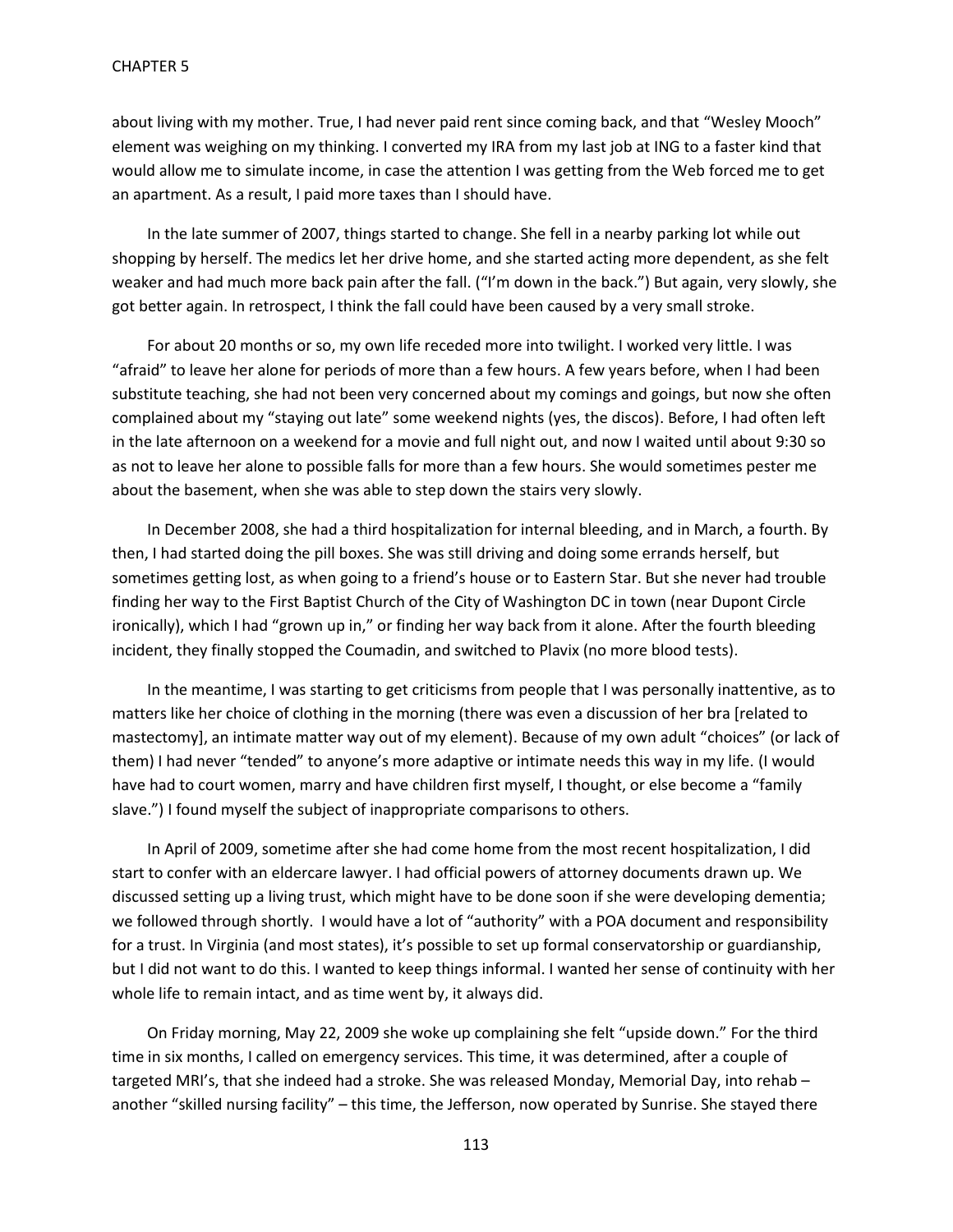for the 20 days allowed by Medicare, with her "residence" comprising half a room, marked off by a partition, from another stroke patient. Nevertheless, I brought a closet-full of her clothes over, and she had lots of visitors, and there were lots of activities, including one sing-along concert. It struck me that concert musicians or pianists could make some of their living playing in assisted living facilities or nursing homes (while maintaining a little psychological distance).

She was discharged with a diagnosis of extreme frailty (due to progressive congestive heart failure) and (mild) "dementia." It was probably more related to vascular problems and heart failure than to an Alzheimer's process. She did have short-term memory problems according to accepted neurological "quizzes," but she never had problems recognizing family members or close friends or remembering the basic course of earlier portions of her life, including her 45 years of marriage and her being brought up in Ohio and coming to Washington to work in the 1930s, and could relate to old family pictures. Indeed, her desire to stay in "The House" was anchored by the previous (only) 45-year marriage, which had lived through what might have been a serious challenge back in the '60s (because of what happened to me). I was told (by at least two nurses) she should not be left alone again, and that I had to have coverage anytime I went out. Mishaps (particularly with people on memory-related meds) could lead to questions from Adult Protective Services or to legal consequences. Some of this "advice" may have been dubious; it is common now for physicians to order medication for even milder symptoms to prevent them from progressing, and every case is different in some ways from what is said in the literature. Extreme frailty may have been a more valid reason not to leave her alone. The Virginia Statute (link [http://leg1.state.va.us/cgi-bin/legp504.exe?000+cod+18.2-369\)](http://leg1.state.va.us/cgi-bin/legp504.exe?000+cod+18.2-369), 18.2-369, is somewhat vague (in the final analysis) of a few matters like whether a "responsible person" must have become so voluntarily, and seems to have some "outs."

The Jefferson recommended an agency to provide home health services, and the attorney had contact with another agency. I decided to work with two agencies in order to be sure of backup.

 For a while, Mother got a little better, and I actually used the services intermittently, except for some scheduled help with bathing. I tried twice to set up respite visits to Ohio for her to see her sister, but medical issues related to decline with age kept coming up. In October 2009, she had another lumpectomy on the advice of her surgeon, after which the decline seemed to accelerate. One caregiver criticized me for not "taking charge" of medical providers – in this case, a surgeon who could have been motivated financially to provide unnecessary surgery given her age. Again – I resent being expected to manipulate people into doing what they should do anyway – I did not choose to be "in charge" of "protecting" anyone. We had already seen this with the SNF stay after her coronary bypass surgery.

In November, I scheduled help every day Monday-Friday, and after the latest cardiology tests, called Capital Hospice, which agreed she could qualify. So we had intermittent visits from hospice nurses and a social worker (and even a minister) during her last 13 months. The norm for acceptance into hospice is a life expectancy of six months or less, but many patients with home care from Medicaresupported hospice live longer than expected.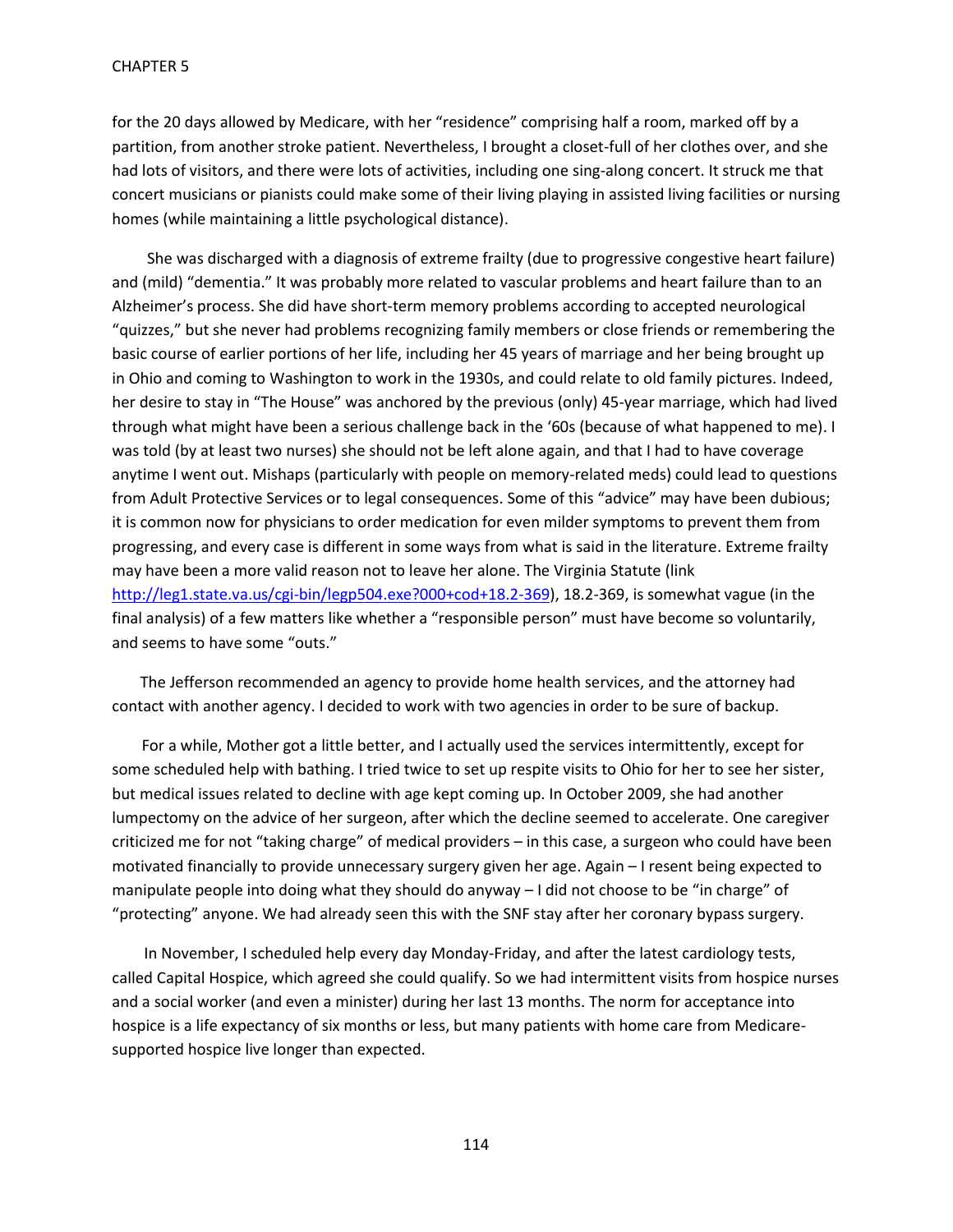We had oxygen service (simple compression canisters) after March, and by September she was on it 24x7. (No one smoked; my father had given up the habit after his "mild heart attack" and my William and Mary expulsion, in early 1962.) She also needed a wheelchair by then to go from room to room – including the bathroom at night. I would buy nutritional supplements, like Ensure, as she lost weight. The medication was a balance between controlling fluid in the lungs and dropping blood pressure.

Her course was up and down, with only a gradual trend down. Scheduled help, however, enabled me to get out more reliably. **For about 19 months, I could not comfortably leave the house for a significant time without making sure that help was there – I longed for old freedoms**. In April 2010, I started working as a Census taker, and about that time we pre-scheduled day help seven days a week. In late September, her decline was severe enough that we had help 24 x 7, until she was taken to Capital Hospice on December 10. I was actually at a "don't ask, don't tell" rally downtown.

I certainly have a personal perspective on this, which from an individualistic or "selfish" perch is disturbing. Why did I not show more "affection"? I can't deal with emotion being demanded of me from situations I did not create. I had already experienced this with the substitute teaching. At a certain level, I had to deal with right and wrong on my own. But I also began to see the importance of social connection, that at an individual locus, there was a certain "Heisenberg" quality to morality: you really couldn't count on people to do everything they had promised or contracted to do, because at a certain point it becomes impossible. It's the bigger picture – the family and community, and its ability to sustain itself – that matters.

It could be said that I was lucky enough to hire caregivers (with her funds built up by my father's consistent and conservative family savings and investment practices – lots of utility stocks for openers) for hands-on, close-up and intimate family work that I should have been doing. One caregiver even said that "loving" the patient was part of the job! The caregivers may well be underpaid, which gets into another big political and potentially legal issue that is starting to surface as the demand for eldercare grows. There is a legal controversy in many states over the mandatory payment of overtime to caregivers (at time and a half), although the Supreme Court, in a Long Island NY case, ruled in 2007 that this could not apply to live-ins. One could argue, for example, that I could become responsible for their kids, or that, as a response to growing demand for eldercare, people will be pressured into forming new familial relationships outside of traditional marriage to get some economy of scale with both child care and eldercare. It puts a whole new spin on family responsibility as being much more than a matter of following through on one's own sexual "choices" (to have children or not). Remember how the movies (*Raising Helen* or *Saving Sarah Cain*, or the television series *Summerland*) depict the problem of suddenly having to raise a sibling's children after a tragedy. Turning this around, I am in touch with the idea that if responsibility is demanded of me, I need the lineage to go with it. People would implore me to "take charge" and be able to manipulate the medical establishment to "protect" her, behavior that, as I have noted, is psychologically alien to me, having not gone the path of (heterosexually) marrying and having children.

In broad retrospect, it seems to me that I entered a final endgame in managing her caregiving about eighteen months before her passing. In late 2009, after an echocardiogram that showed extreme

115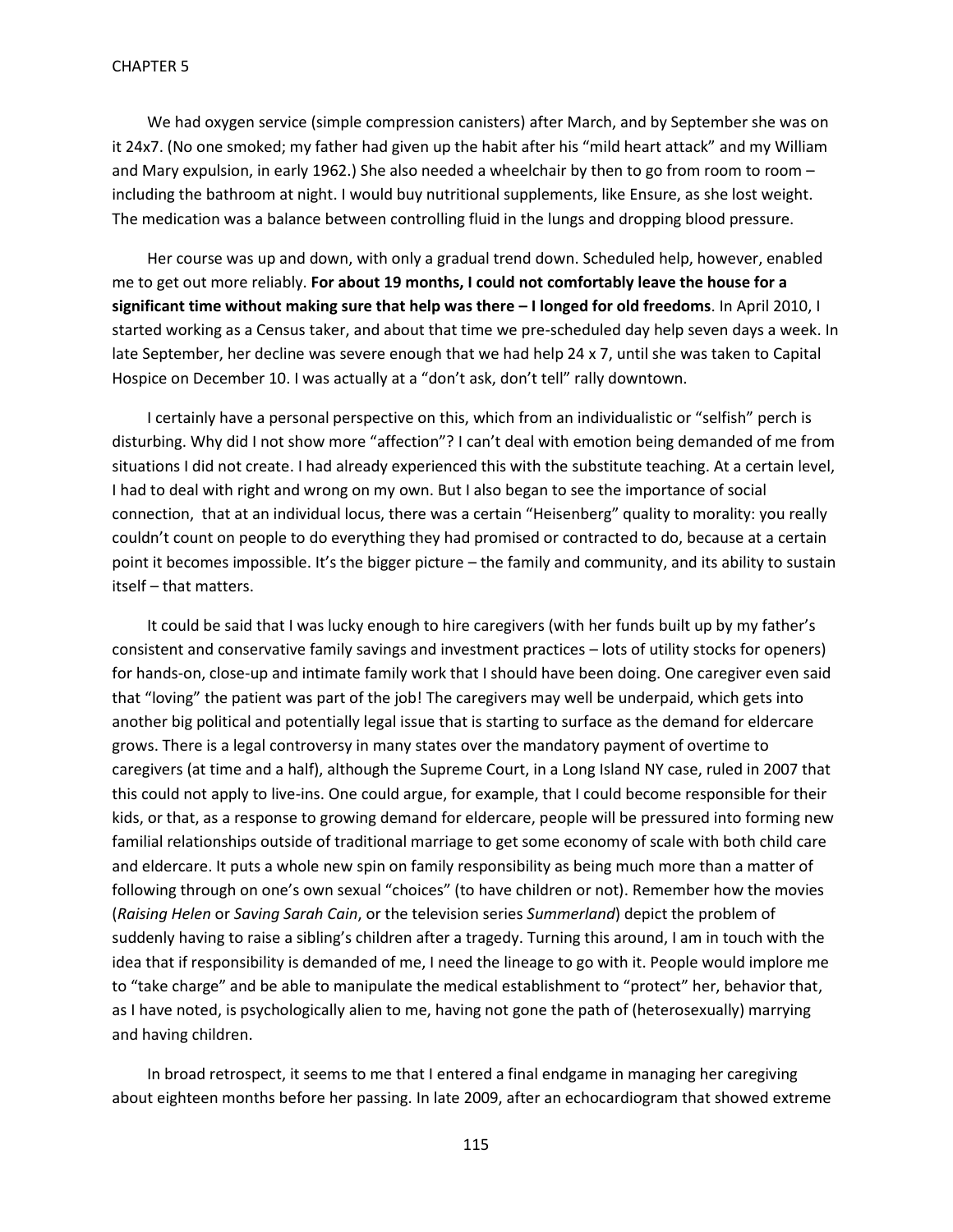narrowing, we conferred with Capital Hospice, and used their services at home under Medicare (there must be an expectation that the normal course of illness would leave less than six months to live, but in practice this is very unpredictable). I learned a lot about elder medicine (including the Part D doughnut hole), but I never learned to administer injections myself.

My mother had always wanted to stay in her "Drogheda" home, site of her nearly half-century-long marriage, as long as possible, till the end. To live in a small apartment in an assisted living facility (we showed her the Emeritus in November 2009 – the amount of physical downsizing in square footage of private living space was rather shocking) would have been a tremendous resignation, not just a downsizing. Emeritus told me that the Alzheimer's unit (which my mother would not need) was 70% female, because women live longer than men. (One matter that surfaced was the requirement to take a TB test. I was concerned about that, but we never did it  $-$  she might well have been exposed to my father in 1986. I explored this issue with the local Health Department and never got much of an answer. Conceivably, someday, it could become an issue even for bringing caregivers into the home. I also wondered what complications I would face if bedbugs ever somehow got into our home.) At the end, when she went to Capital Hospice, she was taken out of her beloved home for the last time, never to see it again.

Our "society" probably cannot "afford" to indulge everyone in their last years the way my mother was; this becomes a matter of "family," and willingness of others to "feel" for kin in a preferential manner. In earlier generations, unmarried or childless family members tended to accept the idea that they would be the ones to take care of their parents, as part of belonging to something that transcends themselves – an idea that's essential for a society to sustain itself – but in practice, critically or terminally ill elders did not live nearly as long as they do today, because not as much could be done to keep them alive, let alone have some quality. This is a paradox; longer lives for elders are making us rethink our values with respect to how we can sustain our way of life – especially the moral ideal that human life, as opposed to all other animal life, must be revered for its own sake as much as possible. In the past ten years, adult children have been stunned by the amount of sacrifice involved for their parents – again, not a result of behavioral "choice"; this includes both the "childless" and the "sandwich generation." The explosion of Alzheimer's disease will only make the caregiver "burden" grow rapidly. It's important to understand that eldercare responsibility has become controversial in recent years in a way that it could not be when medicine was less able to help people to live as long.

The hospice social worker repeatedly suggested the idea of a live-in. I could have moved from my own boyhood room to the basement. (Or possibly moved to a senior apartment myself half way to Fredericksburg.) I did not think we should "take advantage" of someone and keep them 24x7 so I could "have a life." That sounded immoral.

Emotionally, I found all of this very unsettling. I, in my 60s, had become a never married man winding up living with his mother. It was not OK with me to look at it that way. I even experienced an existential argument with one weekly caregiver, who said rhetorically "she's not your mother." But I could not allow someone to monopolize my life, unless I had entered into an arrangement which extended me forward. Suddenly, it had become unacceptable to have never married and had children.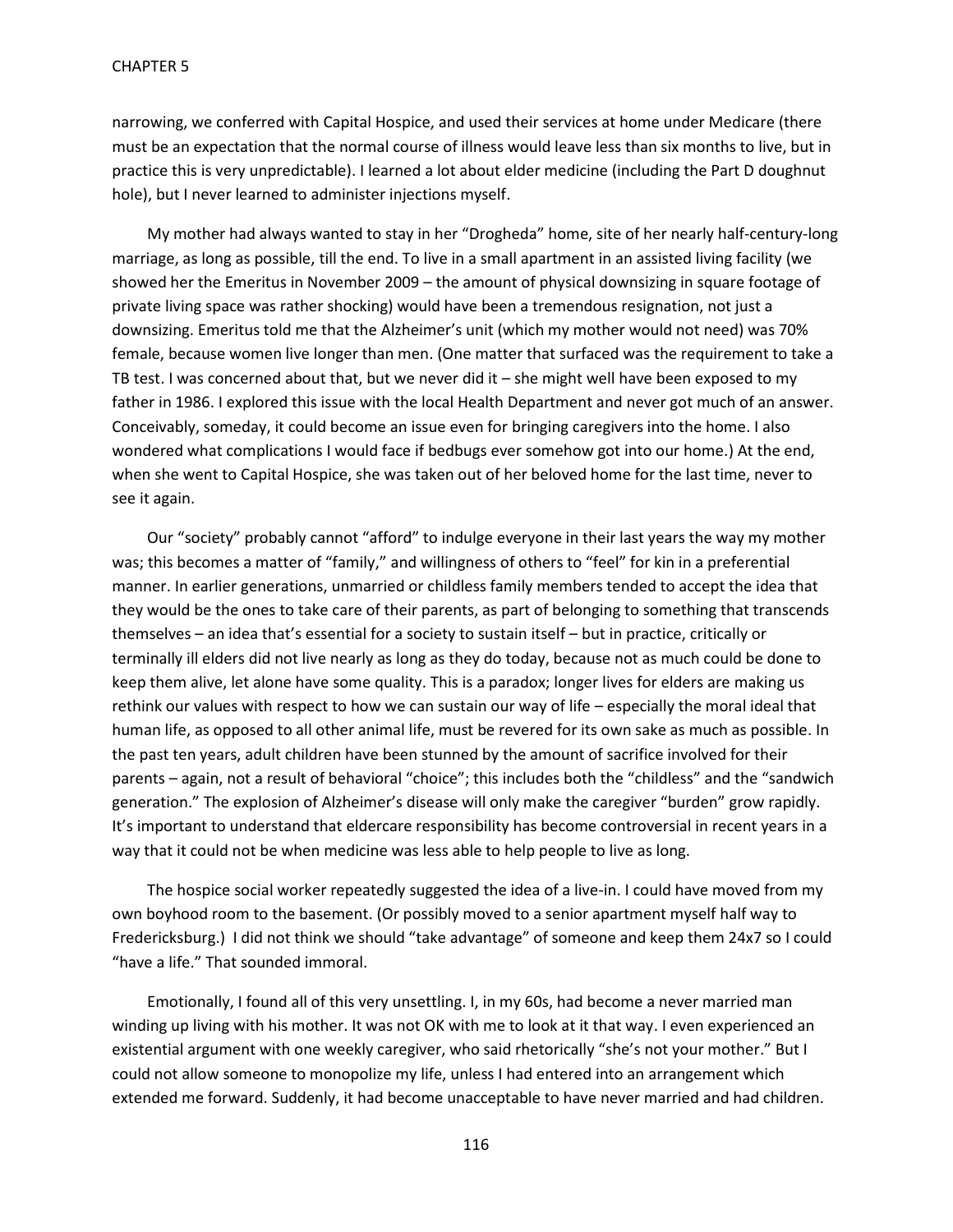#### **06 - LANDING**

The last time Mother could understand me was that Friday night at Capital Hospice. Some music played into the bedside speakers. Oddly, it was one of my favorite pieces, the finale of the *Symphony #2* of Robert Schumann. Saturday, I went on an already arranged train trip to New York to a concert by Timo Andres (more Schumann, as well as his own music actually based on Schumann), and came right back. She never regained consciousness when I was there, and passed away Tuesday at around noon. It got a cell phone call back at the house.

There was a graveside service in one week, and a wonderful memorial service at the First Baptist Church of the City of Washington, DC on a Sunday afternoon in mid-January. Yes, I did address "don't ask, don't tell" in my own remarks. The music included the Schumann, the last music she had ever heard.

The day before her passing, I had received a call from Census about a kind of extension of the job I had performed earlier in 2010. A confidentiality oath (and normal business confidentiality anyway) prevents me from going into details. But I can say the transition to a new life was sudden. I would spend the first week of January in Charlotte, NC in training, immersed so suddenly I could hardly grasp what had just happened. And I have one general remark about the interviewing I did. Some families I visited certainly experienced life within the family unit much more "intimately" (in a psychological sense) than I did, and my presence probably was a bit disquieting for both sides.

## **07 – POSTSCRIPT PRINTING**

Notorious "right-wing" pastor Pat Robertson in Virginia Beach raised some eyebrows recently with his remarks to the effect that it might be forgivable for someone to divorce a spouse with Alzheimer's disease, because the tragic disease is a kind of death.

I could take offense at the remark. Milder dementia is not death, and one could wonder if someone would leave an aging spouse because of lower attractiveness due to what Dr. Phil calls "tissue death," or diseases affecting sexual body image like breast and prostate cancer (and testicular cancer, which occurs at younger ages).

To look back, I could compare my eldercare experience with that of being an AIDS buddy (Chapter 2). It's not the same. Originally, full-blown AIDS patients had little time to live but had not enjoyed prolonged active lives until the 1990's. Now, people often live "productively" for decades after HIV diagnosis, because the medications have become that effective. AIDS has become manageable in many cases, and not necessarily a sign of decline. Alzheimer's and other diseases usually associated with aging play out differently. In our culture, they represent a last chapter of life. With the nation facing the possibility of 15 million cases of Alzheimer's by 2020, there is plenty of incentive to develop drugs and other mitigating and preventive strategies. It's possible to show moderate clinical plaques in an MRI but still have few symptoms that affect daily life, but an MRI can be a sign that medication (however expensive) should be started.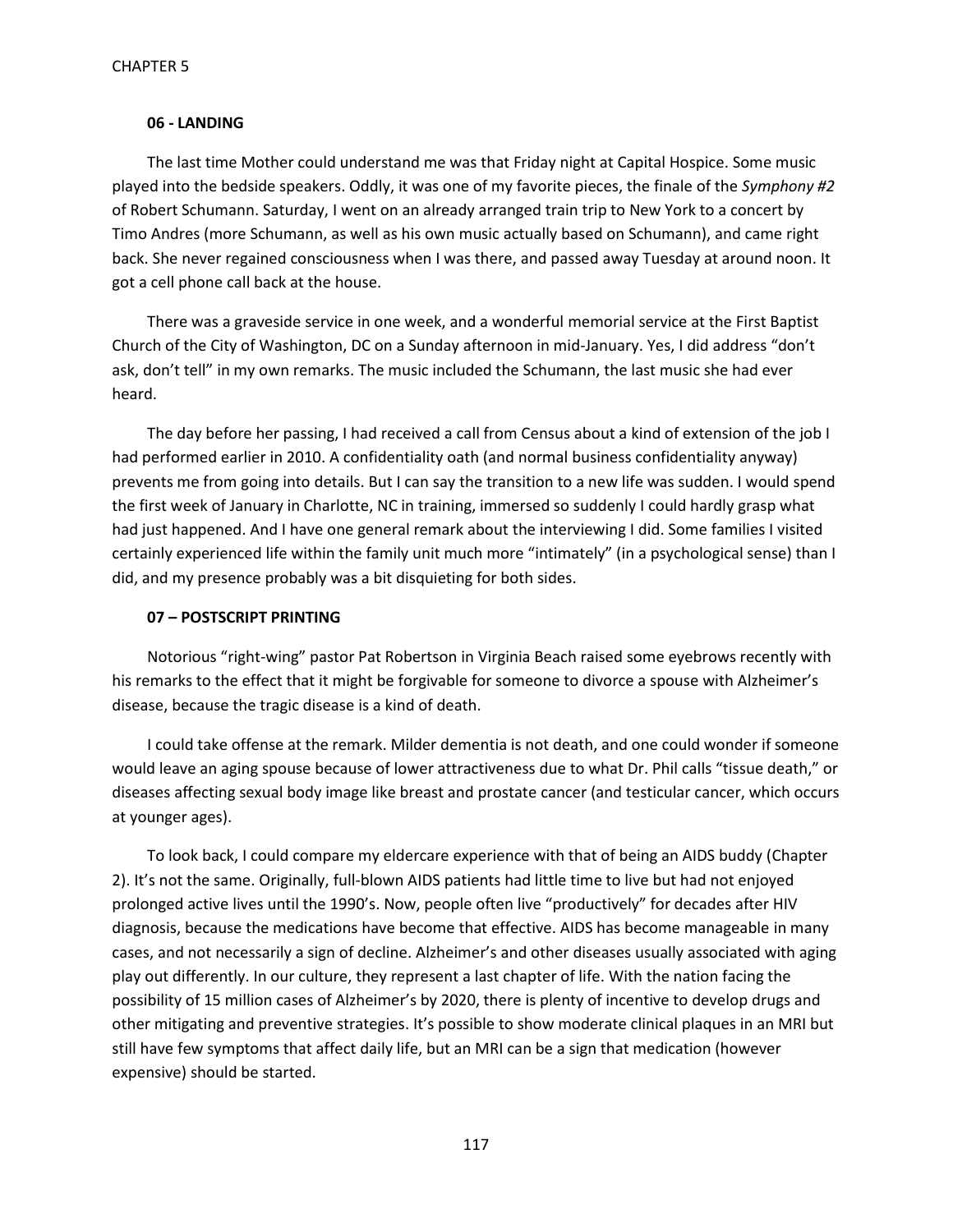But Robertson missed a chance to support his own belief system. The "problem" with a lifestyle like mine (with all the emphasis on fantasy and upward affiliation, larger than just homosexuality itself), is that it does not prepare someone to integrate the self into a community and take care of others when called upon to do so – something any society that places a high value on human life must sometimes do. (The moral underpinnings on the debates about abortion and euthanasia – even the Terry Schiavo case – are similar.) Anyone could be expected to take care of others but not everyone will be. That uncertainty – meaning "life is not fair" – lies beneath the need for religious faith, especially notions like grace and forgiveness, as well as personal compassion, sometimes called "the hidden resource." It seems as though Robertson is caving in and walking away from compassion himself. And there was a further wrinkle in my case. I had drawn attention to myself with self-publishing, and all the sudden people wanted me to take care of them. Interesting!

I will face the issue of managing the risk of my own future need for long-term care. Insurance companies offer "single-premium" plans, with limited monthly benefits for custodial care, normally when at least two daily life activities are compromised. (But the standard of negligence for an adult child could be less.) This could be predicated on intrusive interviewing and medical exams and monitoring (maybe even Holter monitoring) by the insurance company. Am I morally obliged to subject myself to this because I had no children who could "take care of me"?

I still believe that in elder medicine, sometimes "less is more." I would prefer to address quality of years, with activity, than quantity, with life-extending treatments like chemotherapy or even (as for prostate cancer, sometimes), castration, leading to down time, misery, and even humiliation.

But this whole experience reinforced "one true thing" from boyhood (as had the substitute teaching): People expected personal attentiveness from me as a sign of my values. They saw it as primal, not the result of marriage or women. I had dropped it like a fumbled ground ball, way back when.

#### **08 – AND EVEN MORE CONCLUSIONS**

As I've noted, I felt a certain shame in the way I lived during the 88 months "at home" after I returned to look after mother. It would have been all right had the care taken place in a home that I had set up, under a relationship that I had also established. I felt a bit like a parasite. And I had lost a lot of freedom. In part, I was a sixty-something living with his mother.

I did resent "emotion" and "attentiveness" and even protective combativeness being expected of me when I had never "signed up for it" by marrying and having children. On the other hand, having my own children would have made all of this make sense psychologically, because then I would have had "my family." In fact, I recall a conversation, around 2006 or so, when Mother said she wondered if I had much regard for "my" ("your") family, when I hadn't procreated one. I wondered she had gotten wind of the online attention I was getting. I was indeed constantly afraid that someone would make a flame and I would have to take everything down. That never quite happened. I survived. (There's a saying: "I became a celebrity so I could never get fired.")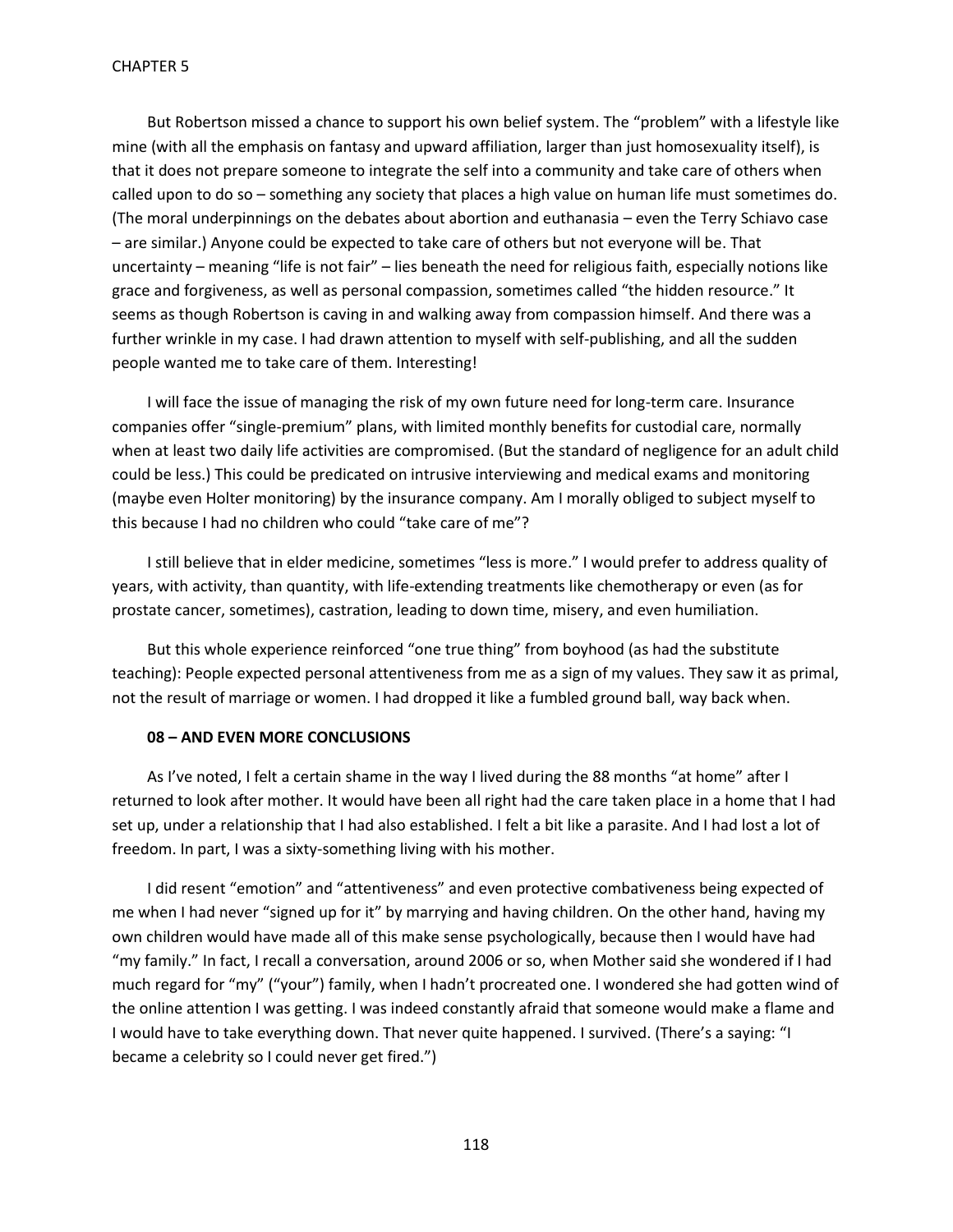In fact, having a family is a natural result of becoming attentive to "the real needs of other people." It doesn't cause it. So my problem is that I had dropped attentiveness and gone my separate way early in life because "social combat" had proved too shameful. After years of relatively prosperous "urban exile," much of it (pre-Internet) lived as a double-life, I was needed after all.

Medicine, by offering screening and invasive treatments that greatly increase longevity, has indeed (perhaps unintentionally) brought back some of the old-fashioned patriarchal values of family cohesion familiar to the past. Because we value human life and are (supposed to) love family preferentially, people are challenged to sacrifice so that others may live longer (or so that the public dole need be used less). At some point, we have to work out a series of new expectations. The filial responsibility laws on the books in many states are bound to grab attention in coming years.

It is certainly a mistake to believe that "personal responsibility" is only about honoring promises and "contracts" that one "chooses" to make. Or perhaps it's a mistake to think that ethics and character are just about "personal responsibility" in that narrow sense. It seems, that both legally and morally, one has certain family responsibility and some duties to community regardless of choice, and that some of this becomes very personal (not just financial) in nature. The scope of that responsibility changes as society and technology change. In the past we had a military draft. Today, we practically have to conscript adult children into eldercare if we want people to live longer. As a corollary, we find a lot more can be done for the disabled than in the past (when I was growing up), but only if ordinary people will rally to support the efforts socially. And we're finding that we have to expect more personal attentiveness from people if we wish to ease growing social tensions and sustain our freedoms. Some of that attentiveness may mean, as a policy matter, that we can no longer afford to shut off a third of our adults from the prospect of having and raising children. All of this has profound implications for how we view the "purpose" of marriage and family, which is increasing becoming a "result" rather than just a "cause." I certainly learned my own lesson in "demographic winter."

I do have my own spin on the "equality" debate. Ironically, it has turned out for me at least, the real issue for "equality" matters as much, or even more, for those who try to live "standing alone" as those who marry (for the "1000" benefits), even in a same-sex scenario. As previous generations knew, under different circumstances perhaps, people will always have to meet the needs of others, way beyond what happens in an economic market system. The practical reality is, if you don't create your own family (and hopefully have fully equal rights), you're likely to be called on to make sacrifices for those who do, to serve as part of their "insurance policy." That's just part of the "entropy" of any community. You will feel like "second class." You will face assignment, expropriation (to support the heterosexual passions of others), even "purification." I remember that sometimes well-meaning people would ask me if I would feel proud of my mother's reaching 100 (she reached 97). They "missed the point." I could not support the doomed efforts to keep anyone alive forever, even my own mother. (There is recent research that says parts of the body and even brain can live for hours after the pronouncement of death, which is a chilling thought, as I saw my own mother for the last time in the funeral home maybe three hours after her passing.) If I really had to support Mother's (or anyone else's) immortality, that would destroy me. I could not just do what everyone wanted and jump on demand.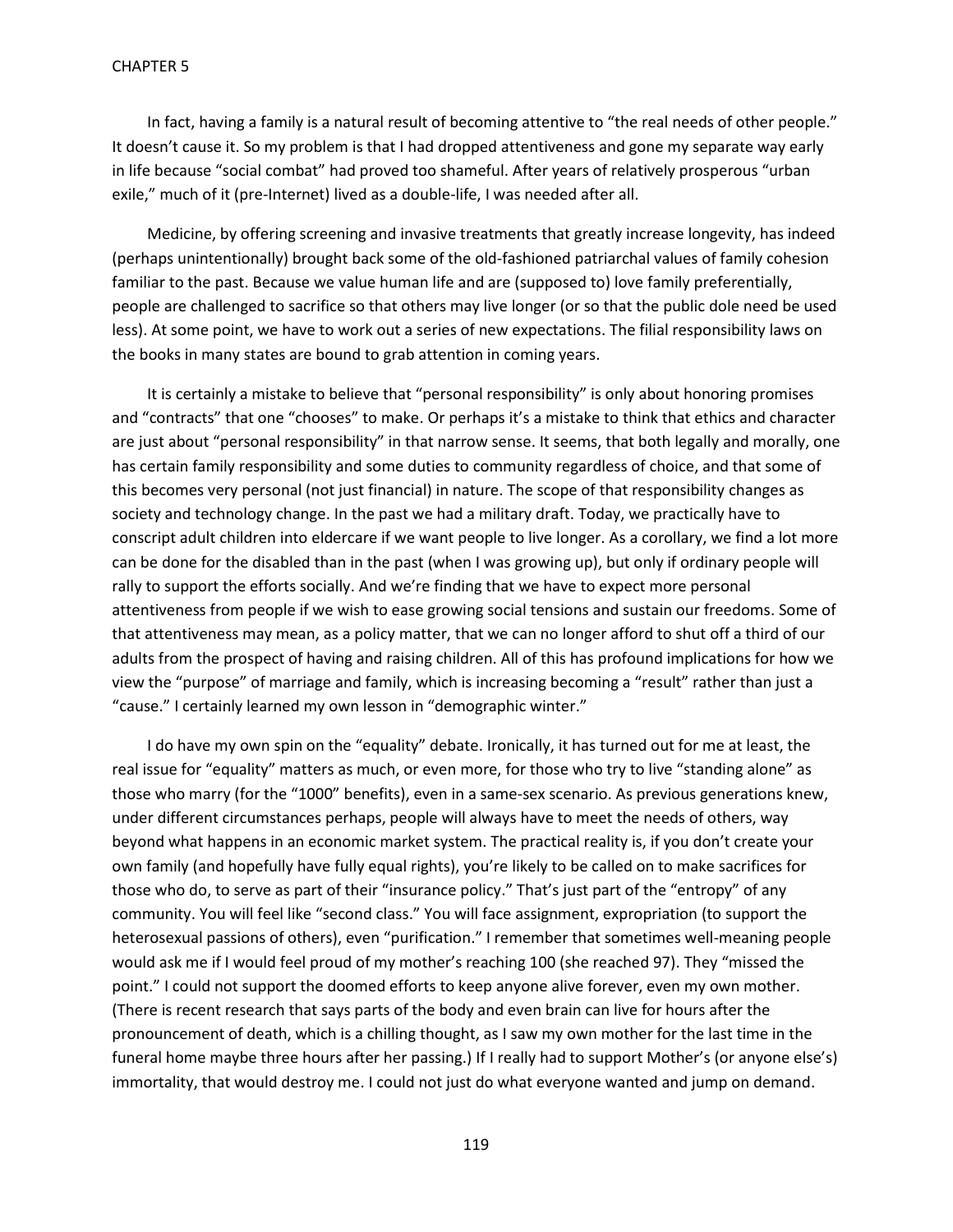Yet, the living arrangements, as I had returned to my mother's home, certainly tended to undermine respect for me from others.

Dr. Mehmet Oz one time told Oprah Winfrey that he doesn't like to do radical heart surgery on an elderly person that isn't in a relationship, where he or she loves someone who loves him or her back. I thought love was supposed to be unconditional, not reciprocal.

The final "landing" left me relatively well off, although not forever. Ten more years of productive life would be OK. I can't see the "morality" in expecting heroic or unusually invasive procedures (like transplants) for me, after age 75 or 80 or so. I can't see going through what my mother did. Technology, however, is making many life-extending procedures less invasive, and I can certainly see how I could deal with some of them. I still want to be a "good guy" and not part of the Medicare problem. But the real way to become "good" is accepting a little of the paradox of the "Rich Young Ruler" Gospel parable. I sometimes do ponder the "physics" of all this. No, there is no way to "time travel" and wake up with my body as it was at age 18. I really missed a lot before I knew that "it" was gone.

I am in the trust-owned "Drogheda" house, which is more than I "need," but it's not that easy to sell and move on, and continue my media projects at the same time. Do I have a moral obligation to keep the house ready to shelter others in case of disaster – a good question, looking ahead. I cannot step into the life of another family just to prove something, yet if one presents itself from the blue, that could prove a real test. Again, this gets back to the equality debate.

As for my own religious beliefs, watching my mother's passing did make me revisit how I see things. I was impressed with the fact that she had a last supper, a last good day, and months before, a last day where she was free on her own. We would reverse the time arrow and walk back through her life (as a relativistic thought experiment only). I also had to ponder my own attitude toward other generations, and how I carry on after I'm gone, and my previous indifference to the idea of having children. I think that our consciousness carries on in a sense where we "know" a lot more, especially about our deepest intentions and the intentions and thoughts of others around us – but we cannot "experience," unless we are born again (possibly reincarnated, maybe even on other planets). I talked about the Rosicrucians in the third chapter of the first book.

I can see how some people could say that I shouldn't be spending time writing or on media, but should be involved in sheltering and providing for other people – the intrinsic "poor" – even if from a socially "inferior" position. That probably could have been required. It wasn't, but I see the point. I can only say that I still have an ego (despite my balding legs). I want to see my music produced, a novel out, and a film about all of this. After that, things won't be the same. If I didn't have my own separate creative world, well, I'd have to interact with people and "love" them on their terms, not mine. As I've noted, that's only possible if I think everyone else will (and they won't). So I need my own space. Of course, you have to like your customer enough for it to matter that he listens to what you have to say.